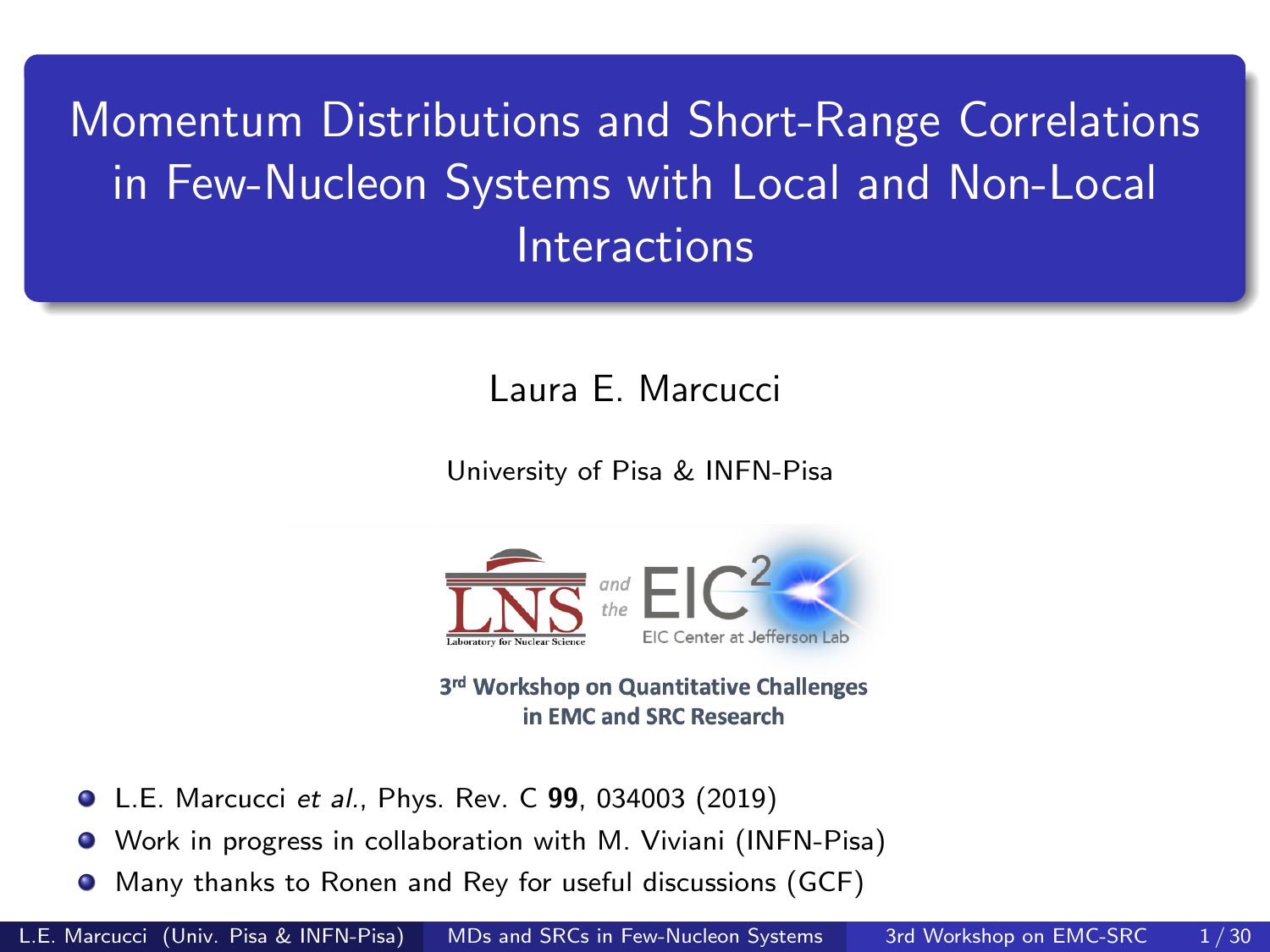- Which quantities are we interested in
- The ab-initio method of choice (the HH method)
- The nuclear interaction models adopted  $\bullet$
- Results for  $A = 3$  nuclei (mostly <sup>3</sup>He)
- **Conclusions and outlook**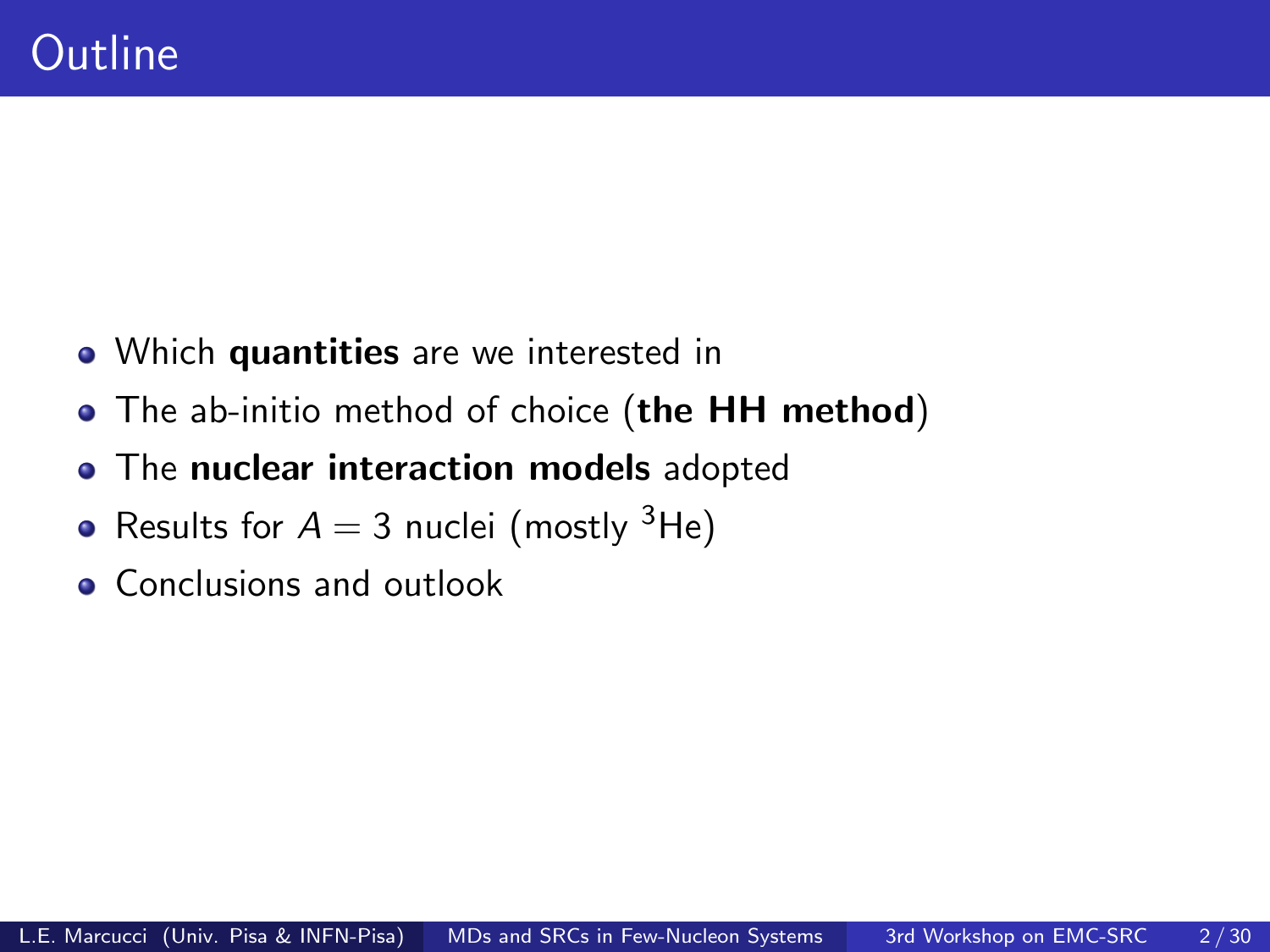### Definitions for  $A = 3$

#### Two-nucleon momentum distributions

$$
n^{N_1 N_2}(k_{rel}, K_{c.m.}) = \int d\hat{k}_{rel} \int d\hat{K}_{c.m.} \Psi^{\dagger}(k_{rel}, K_{c.m.}) P_{N_1 N_2} \Psi(k_{rel}, K_{c.m.})
$$
  
\n
$$
n^{N_1 N_2}(k_{rel}, K_{c.m.} = 0) \rightarrow \text{back} - \text{to} - \text{back (BB)}
$$
  
\n
$$
n^{N_1 N_2}(k_{rel}) = 4\pi \int_0^{K_{c.m.}^+} K_{c.m.}^2 dK_{c.m.} n^{N_1 N_2}(k_{rel}, K_{c.m.})
$$
  
\n
$$
n^{ST}(k_{rel}) = 4\pi \int dK_{c.m.} \int d\hat{k}_{rel} \Psi^{\dagger}(k_{rel}, K_{c.m.}) P_{ST} \Psi(k_{rel}, K_{c.m.})
$$

#### Integrated probabilities (SRCs)

$$
N_{N_1N_2}^{BB} = 4\pi \int_0^\infty n^{N_1N_2} (k_{rel}, K_{c.m.} = 0) k_{rel}^2 dk_{rel}
$$
  
\n
$$
N_{N_1N_2}^{SRC, BB} = 4\pi \int_{k_{rel}}^\infty n^{N_1N_2} (k_{rel}, K_{c.m.} = 0) k_{rel}^2 dk_{rel}
$$
  
\n
$$
N_{N_1N_2}^{SRC} = 4\pi \int_{k_{rel}}^\infty n^{N_1N_2} (k_{rel}) k_{rel}^2 dk_{rel}
$$
  
\n
$$
k_{rel}^{-} = 1.5 \text{ fm}^{-1}
$$
  
\n
$$
N_{N_1N_2} = 4\pi \int_0^\infty n^{N_1N_2} (k_{rel}) k_{rel}^2 dk_{rel}
$$



L.E. Marcucci (Univ. Pisa & INFN-Pisa) [MDs and SRCs in Few-Nucleon Systems](#page-0-0) 3rd Workshop on EMC-SRC 3 / 30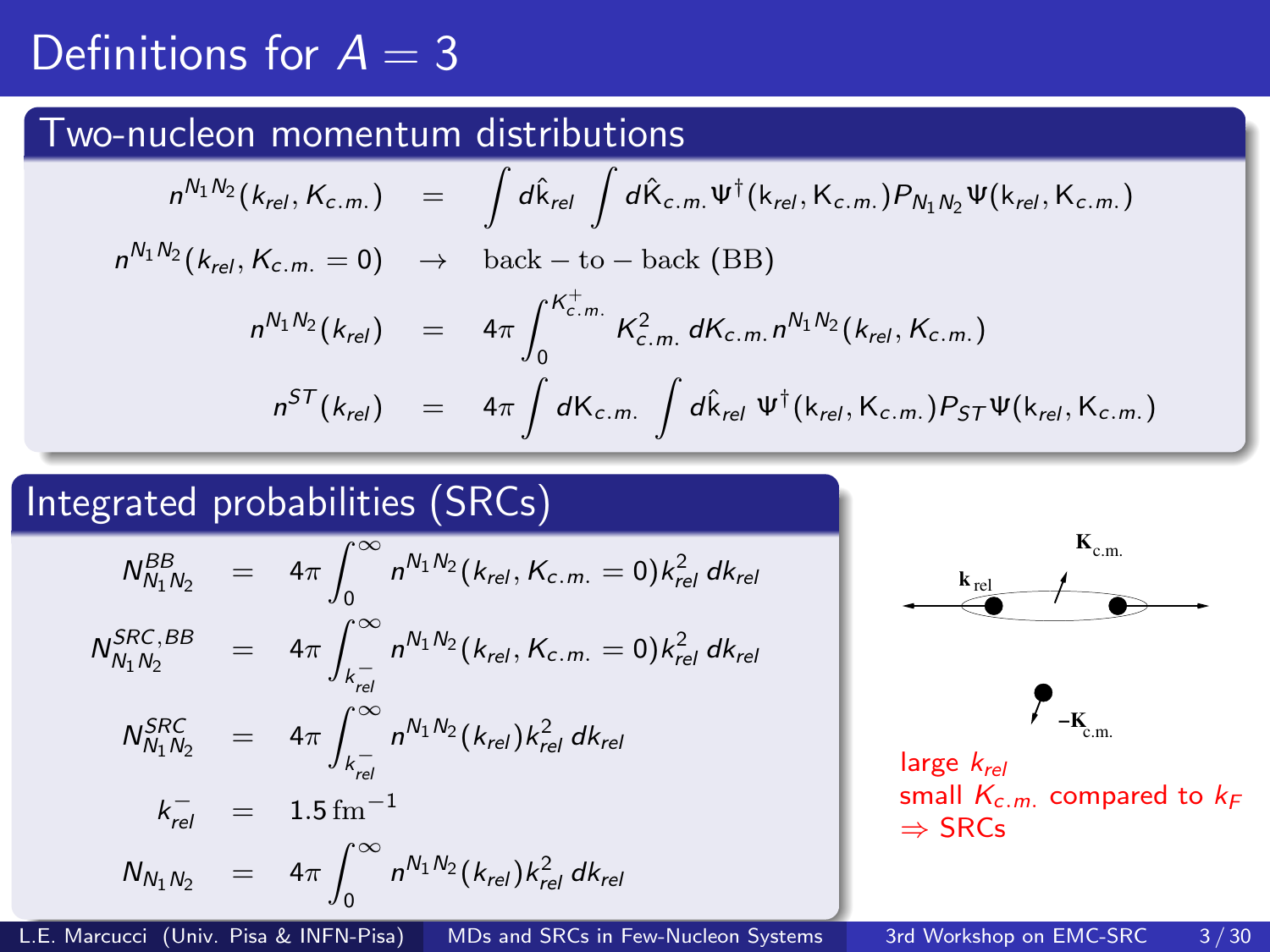### Generalized Contact Formalism (GCF)

#### The GCF in a nutshell

$$
n_A^{N_1 N_2,\alpha}(k) \rightarrow C_A^{N_1 N_2,\alpha} \times |\phi_{N_1 N_2}^{\alpha}(k)|^2
$$
  
\n
$$
\rho_A^{N_1 N_2,\alpha}(r) \rightarrow C_A^{N_1 N_2,\alpha} \times |\phi_{N_1 N_2}^{\alpha}(r)|^2
$$

- $\phi_{\textsf{N}_{1}\textsf{N}_{2}}^{\alpha}(k/r)\rightarrow$  universal functions
	- do not depend on the nucleus
	- depend on the interaction
	- $\phi_{\mathsf{N}_1\mathsf{N}_2}^\alpha(r)\rightarrow$  solution of the nuclear zero-energy two-body problem
	- $\phi_{N_1N_2}^{\alpha}(k) \rightarrow$  FT of  $[\phi_{N_1N_2}^{\alpha}(r)$   $\mathrm{e}^{-(r/c)^2}]$   $(c \sim 50$  fm)
- I will consider only
	- $n_A^{N_1N_2,\alpha}(k)$
	- $N_1N_2 = pp/m$  in <sup>3</sup>He/<sup>3</sup>H, in  $\alpha \equiv [s = 0, t = 1]$

$$
\begin{array}{ccc} C_{3\mathrm{H}}^{nn,s=0} & = & n_{3\mathrm{H}}^{nn,s=0}(k)/|\phi_{nn}^{s=0}(k)|^2\\ C_{3\mathrm{He}}^{pp,s=0} & = & n_{3\mathrm{He}}^{p,s=0}(k)/|\phi_{nn}^{s=0}(k)|^2 \end{array}
$$

(Coulomb effect hopefully small)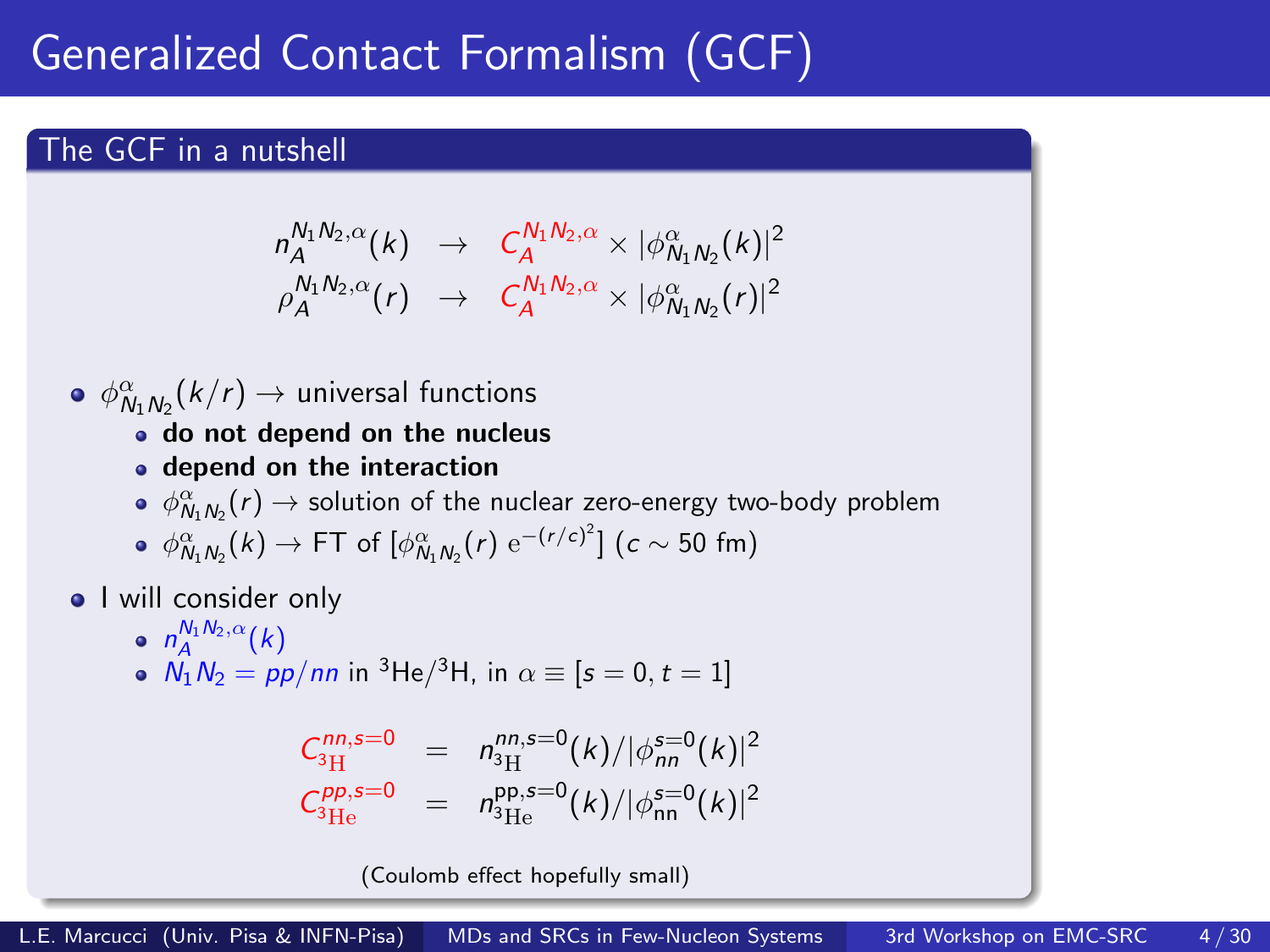### The Hyperspherical Harmonics (HH) method (I)

- $|\Psi(1, \cdots, A)\rangle = \sum_{\mu} c_{\mu} |\Phi_{\mu}\rangle$
- Appropriate choice of  $|\Phi_{\mu}\rangle$
- Appropriate variational principle  $\rightarrow c_{\mu}$

$$
\left[\sum_{\nu}\langle\Phi_{\mu}|H-E|\Phi_{\nu}\rangle_{\mathcal{C}_{\nu}}\right]=0
$$

#### The HH method in r-space

Jacobi coordinates  $\rightarrow$  Hyperspherical coordinates  $1<sup>1</sup>$  $x_{\alpha}$  $x_{1}$ 2 1 3 2  $[\rho, \Omega_r], \ \Omega_r = [\hat{x}_1, \hat{x}_2, \phi]$  $\rho = \sqrt{x_1^2 + x_2^2}$ , tan  $\phi = \frac{x_1}{x_2}$  $x_2$  $|\Phi_{\mu}\rangle$  =  $f_{l}(\rho) Y_{\{G\}}(\Omega_{r})$  $f_l(\rho) \equiv$  hyperradial functions  $Y_{\{\mathcal{G}\}}(\Omega_r) \equiv \text{spin}-\text{isospin HH}$  functions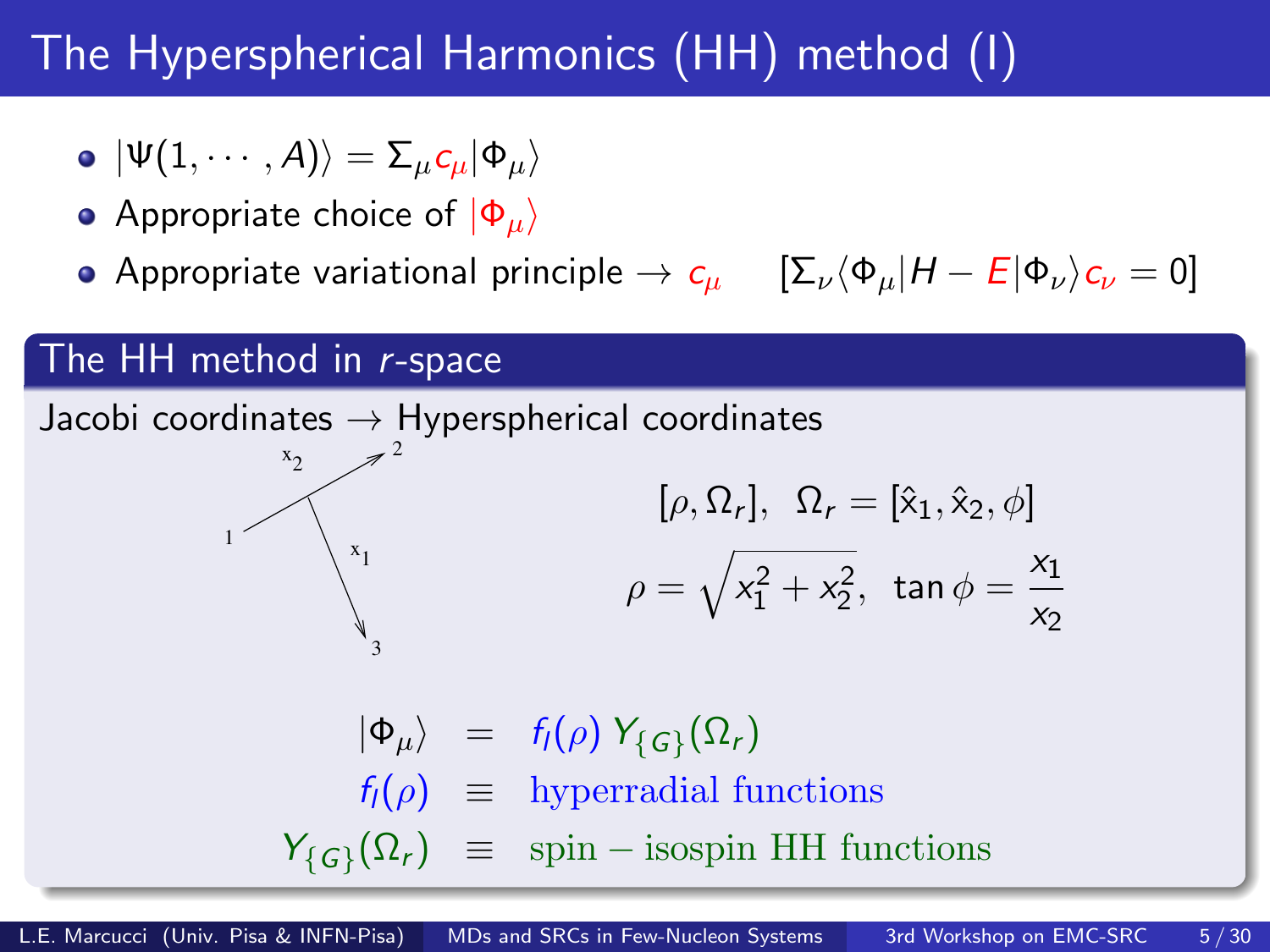# The Hyperspherical Harmonics (HH) method (II)

#### The HH method in p-space

• Jacobi conjugate momenta  $\rightarrow$  Hyperspherical coordinates

$$
[Q, \Omega_p], \ \Omega_p = [\hat{k}_1, \hat{k}_2, \phi]
$$

$$
Q = \sqrt{k_1^2 + k_2^2}, \ \tan \phi = \frac{k_1}{k_2}
$$

Fourier transform of  $f_l(\rho) Y_{\set{G}}(\Omega_r)$ 

$$
|\Phi_\mu\rangle = g_{G,l}(Q)Y_{\{G\}}(\Omega_\rho)
$$

 $g_{G,l}(Q)$  = integral on  $\rho$  of  $f_{l}(\rho) \times J_{G+2}(Q\rho)$ 

M. Viviani et al., Few-Body Syst. 39, 159 (2006)

- $\Rightarrow$  we can use ANY potential (local and non-local)
- $\Rightarrow$  we can calculate  $n(k)$  and  $\rho(r)$  directly in p- and r-space (use  $|\Phi_{\mu}\rangle$  in p- or r-space, the  $c_{\mu}$  are the same)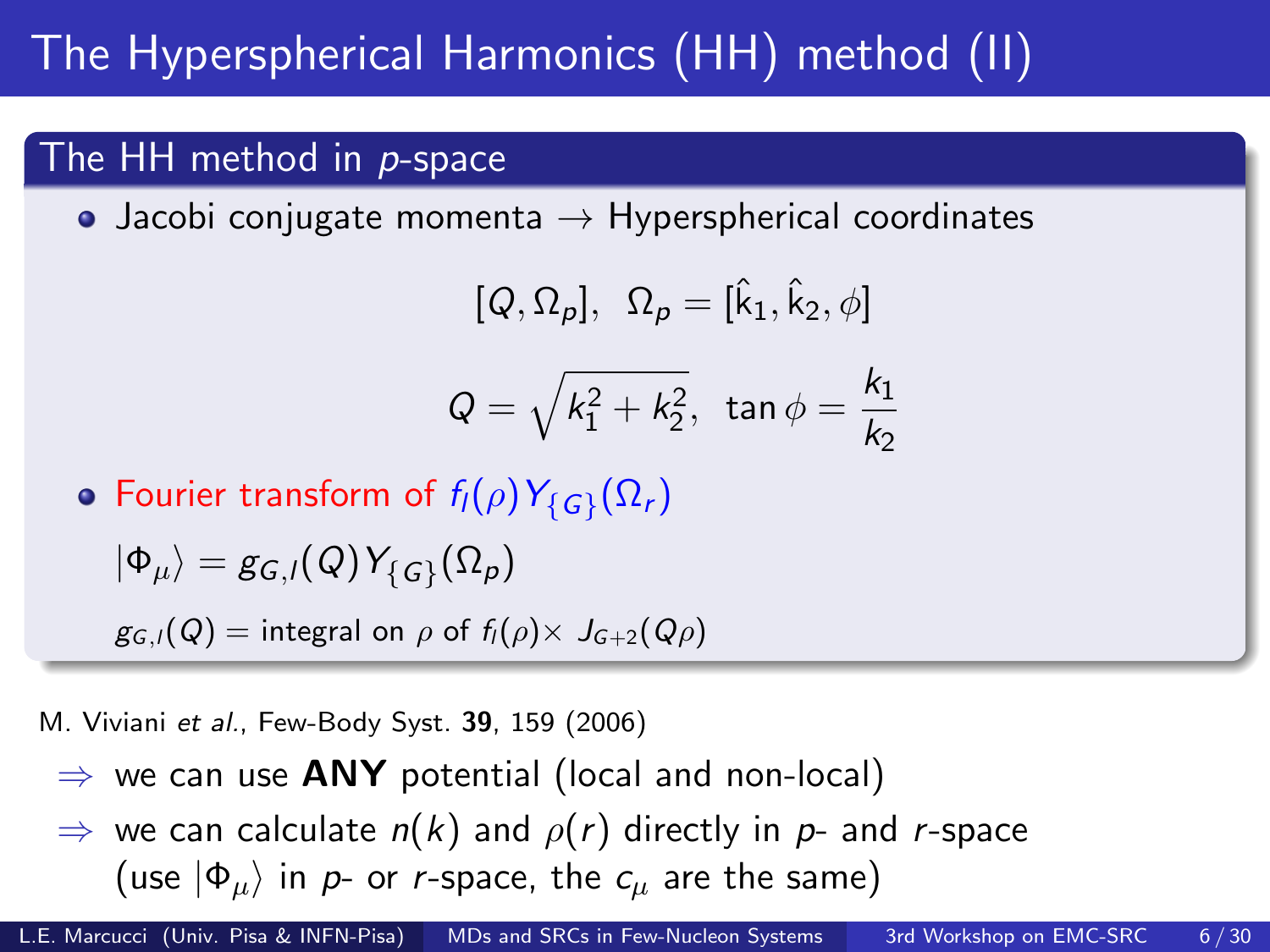#### Local interactions

- AV18/UIX (phenomenological)
- Norfolk chiral interactions:  $NV2+3/1a^*$  and  $NV2+3/1b^*$ 
	- $I \rightarrow$  fit for  $E_{lab}$  ≤ 125 MeV; a/b  $\rightarrow$   $R_S = 0.8/0.7$  fm

#### Non-local interactions

- CD-Bonn/TM (phenomenological)
- Chiral LO–N4LO / TNI N2LO  $(A = 450, 500, 550 \text{ MeV})$

Note: Chiral interactions  $\rightarrow c_D - c_E$  fitted to  $B(A = 3)$  and GT-tritium  $\beta$  decay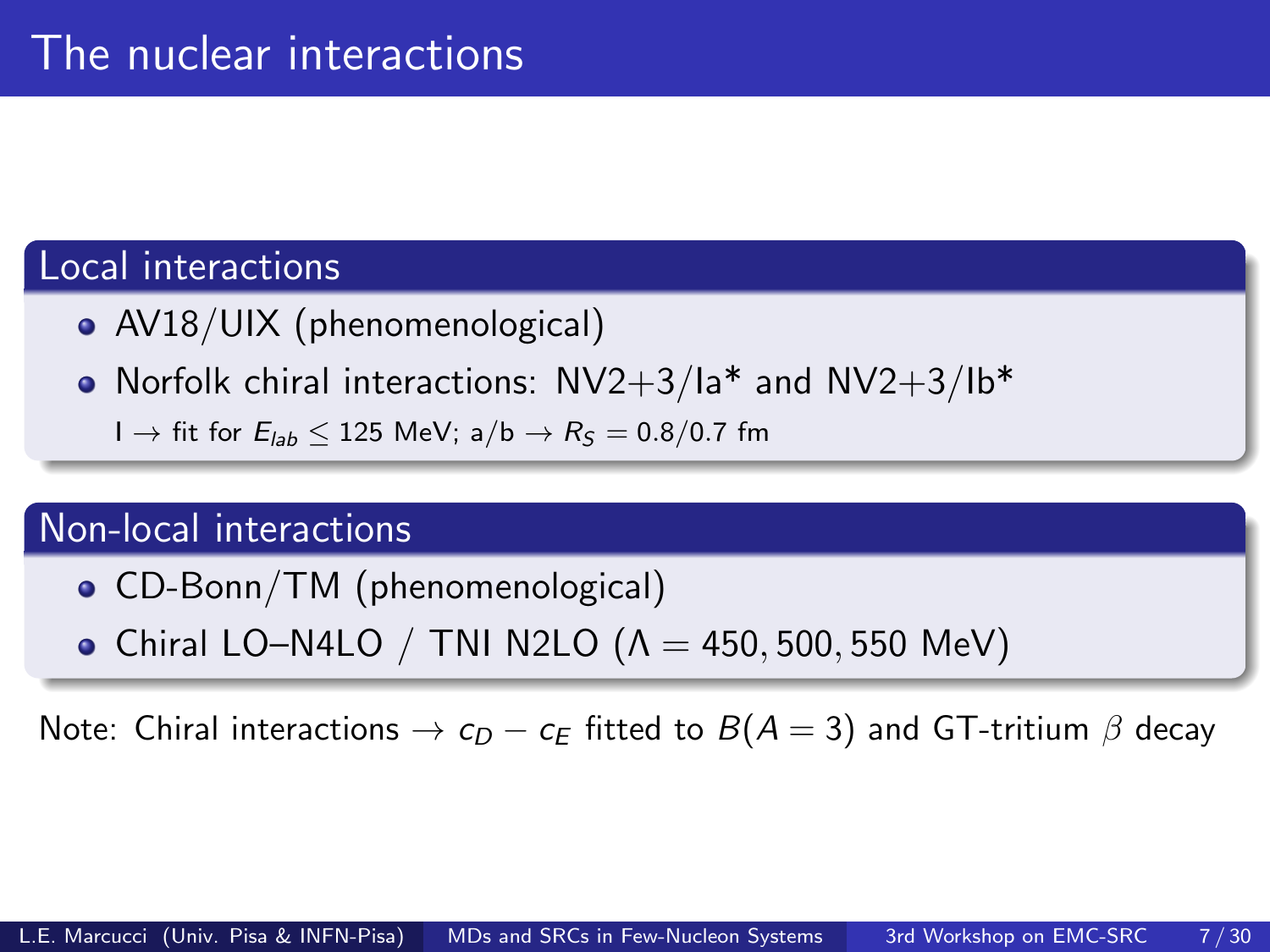| Model           | $B(^3H)$ | $B(^3He)$ | $B(^{4}He)$ |
|-----------------|----------|-----------|-------------|
| AV18/UIX        | 8.479    | 7.750     | 28.46       |
| CDBonn/TM       | 8.474    | 7.720     | 29.00       |
| $NV2+3/la^*$    | 8.477    | 7.727     | 28.30       |
| $NV2+3/lb*$     | 8.469    | 7.724     | 28.21       |
| LO500           | 11.091   | 10.409    | 40.09       |
| <b>NLO500</b>   | 8.307    | 7.597     | 27.55       |
| N2LO500/N2LO500 | 8.474    | 7.729     | 27.92       |
| N3LO500/N2LO500 | 8.477    | 7.728     | 27.97       |
| N4LO500/N2LO500 | 8.477    | 7.728     | 28.15       |
| Exp.            | 8.475    | 7.725     | 28.30       |

L.E. Marcucci et al., Front. Phys. 8, 69 (2020)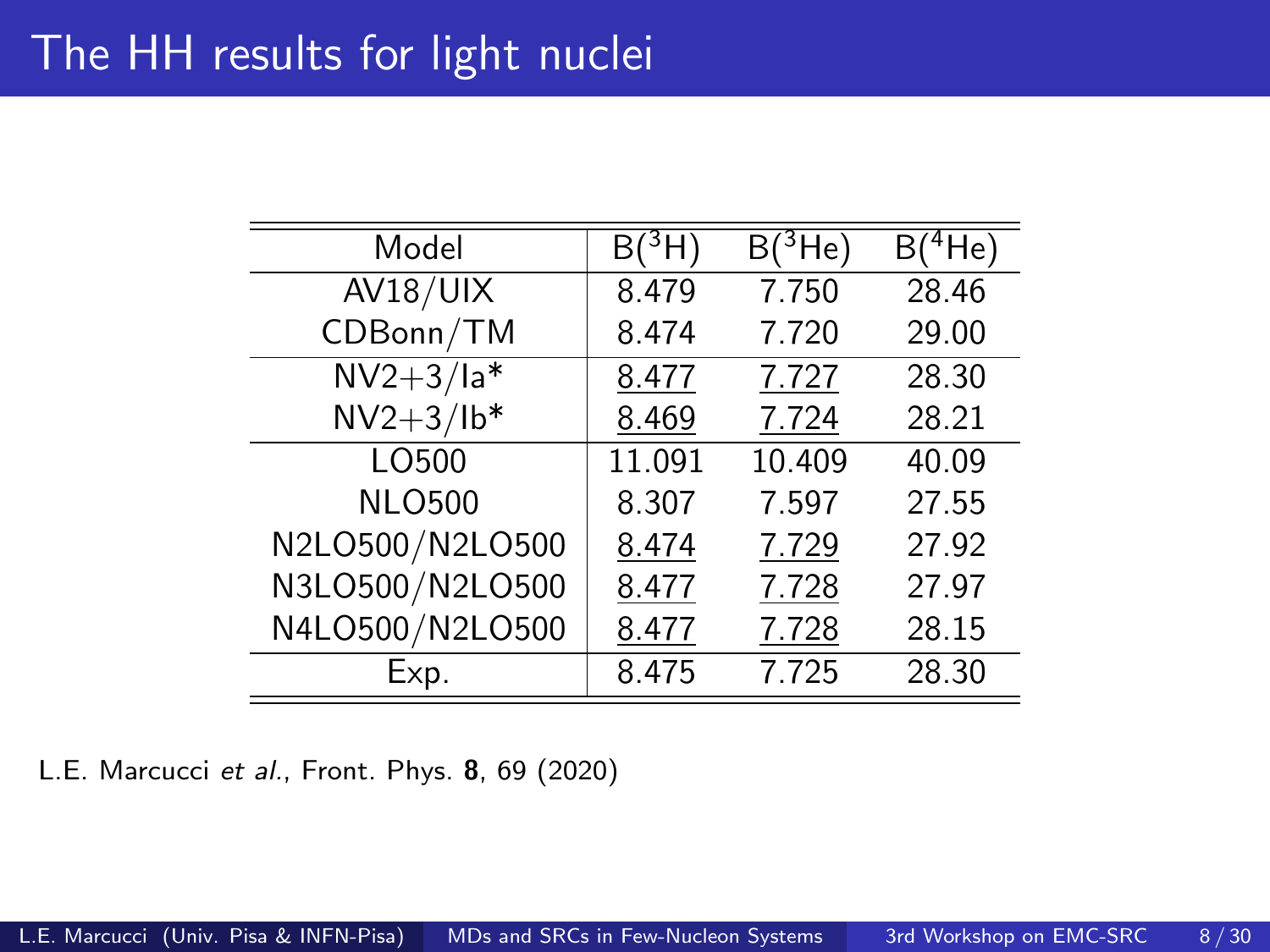# Two-N MDs in  $3$ He: phenomenological potentials (I)

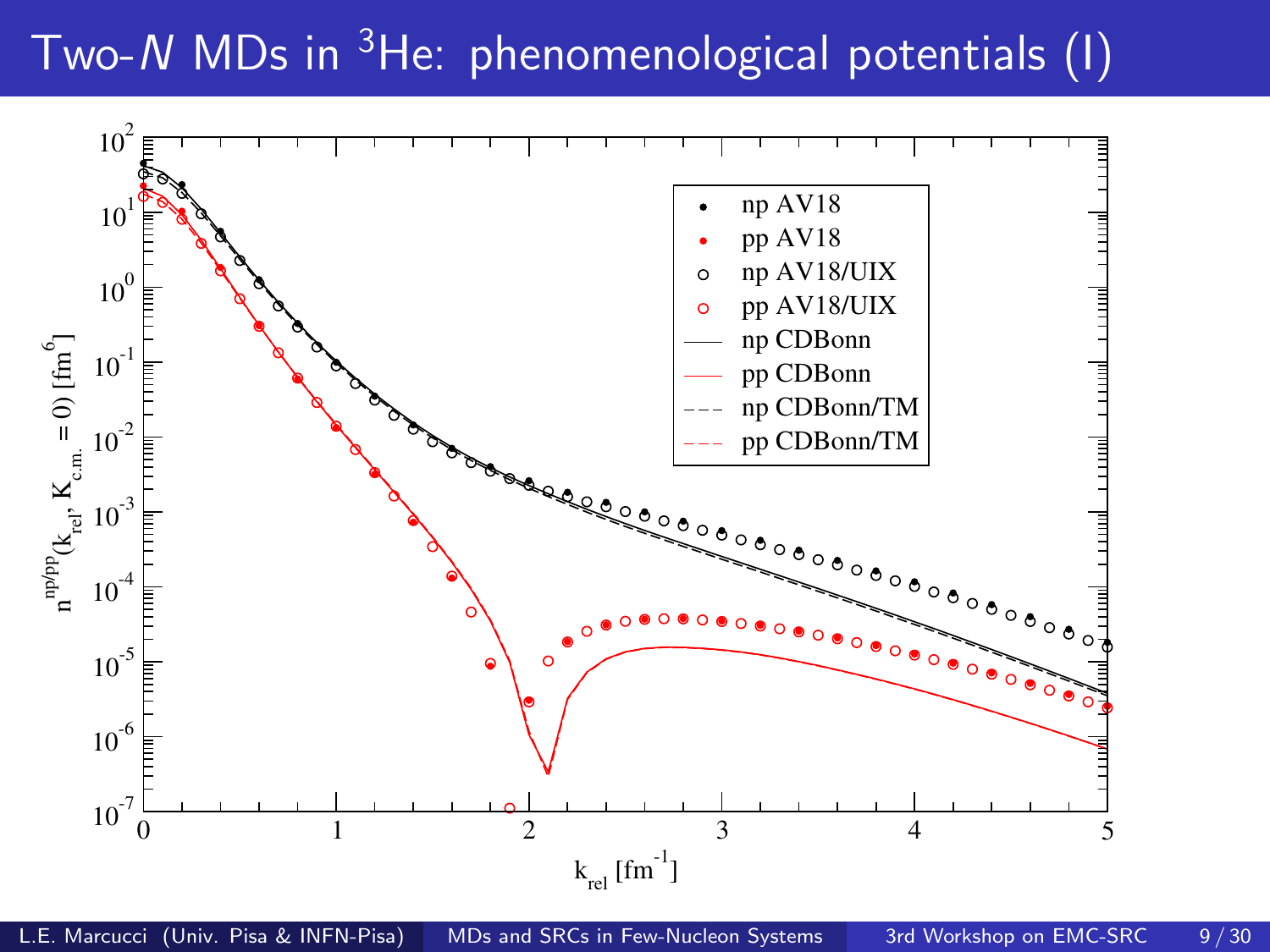# Two-N MDs in  ${}^{3}$ He: phenomenological potentials (II)



L.E. Marcucci (Univ. Pisa & INFN-Pisa) [MDs and SRCs in Few-Nucleon Systems](#page-0-0) 3rd Workshop on EMC-SRC 10/30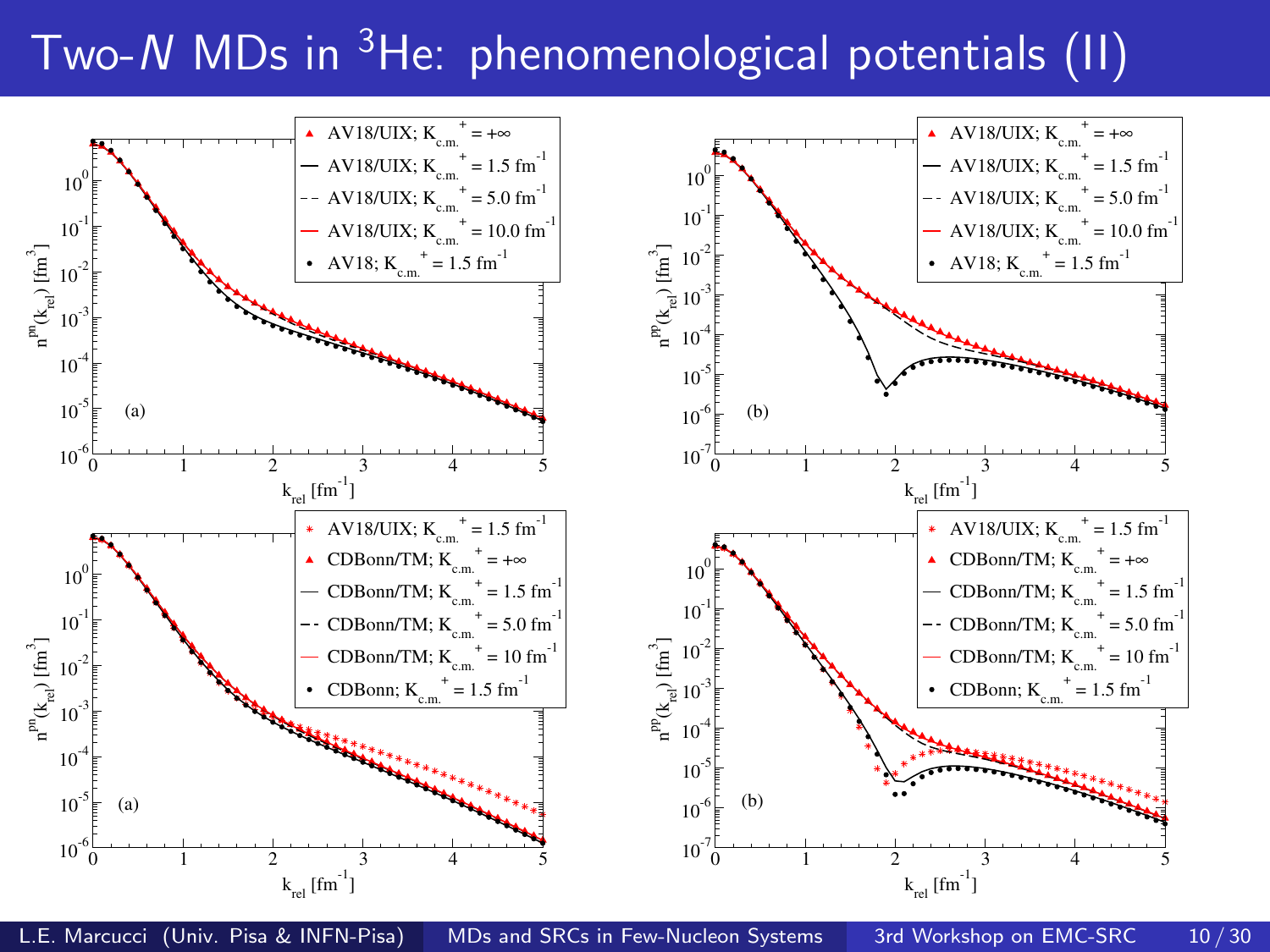# Two-N MDs in <sup>3</sup>H: phenomenological potentials (I)

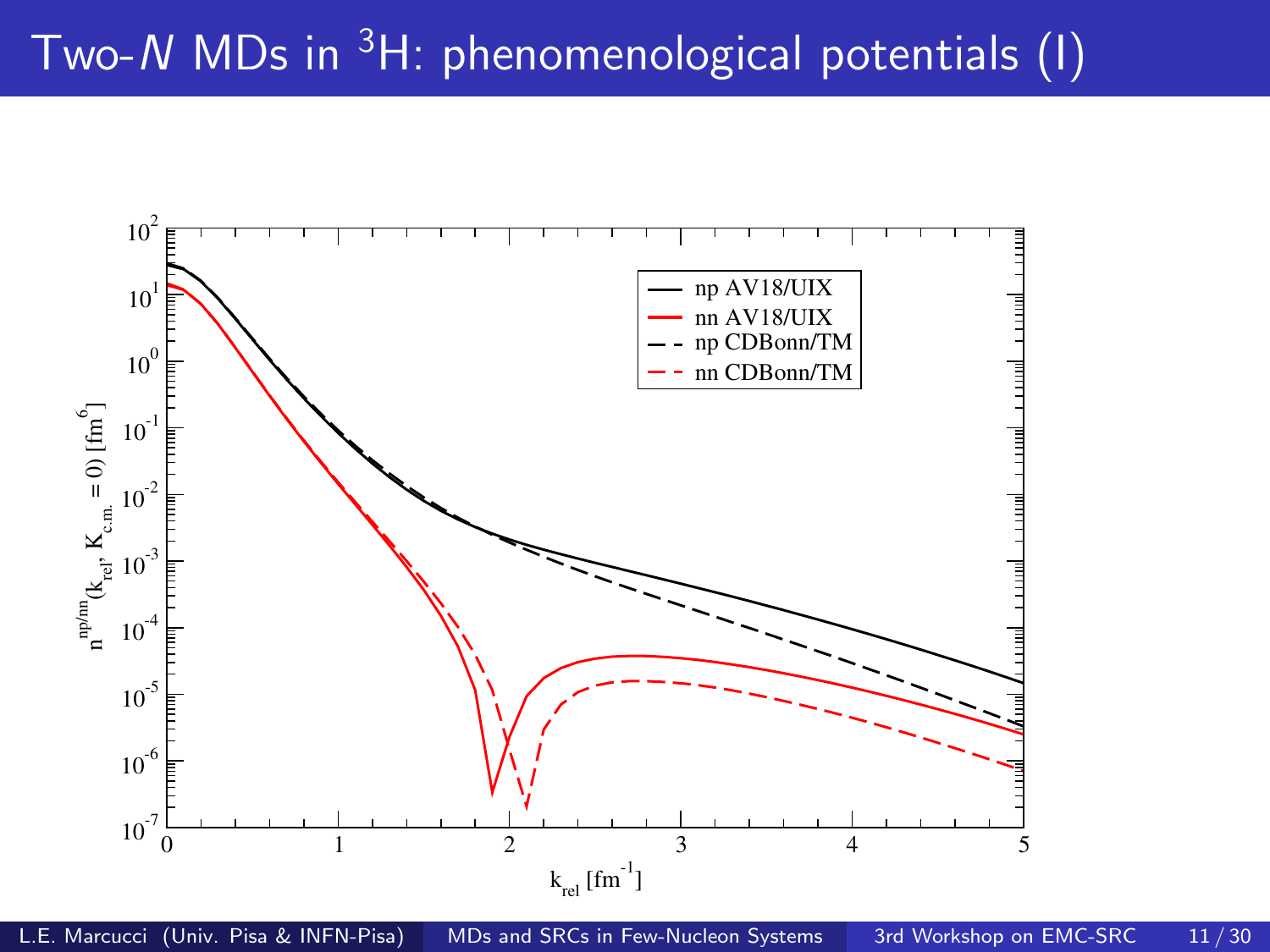## Integrated probabilities in <sup>3</sup>He

|                   | $N_1 N_2 = np$ |                 |                             | $N_1 N_2 = pp$ |                 |              |                          |       |
|-------------------|----------------|-----------------|-----------------------------|----------------|-----------------|--------------|--------------------------|-------|
|                   | $N^{BB}$       | $NNS$ $RC$ , BB | $N^{SRC}$<br>$(k^-$<br>rel· | N              | N <sub>BB</sub> | $N^{SRC,BB}$ | $N^{SRC}$ $(k^-$<br>'rel | N     |
| AV18              | 6.922          | 0.241           | 0.093                       | 1.997          | 2.194           | 0.009        | 0.026                    | 0.998 |
| AV18/UIX          | 5.751          | 0.210           | 0.106                       | 1.997          | 1.897           | 0.009        | 0.031                    | 0.999 |
| <b>CDBonn</b>     | 6.552          | 0.171           | 0.060                       | 1.997          | 2.078           | 0.005        | 0.012                    | 0.999 |
| CDBonn/TM         | 5.931          | 0.157           | 0.063                       | 1.998          | 1.924           | 0.005        | 0.014                    | 0.998 |
| $AV18 - d1$       |                |                 | 0.042                       |                |                 |              |                          |       |
| $CDB$ onn - d $1$ |                |                 | 0.032                       |                |                 |              |                          |       |

 $1$  F. Sammarruca, Phys. Rev. C 92, 044003 (2015)

- <code>Large</code> model-dependence (see also <code>F. Sammarruca</code> on  $d^1$ )!  $\rightarrow \, \neq \, V_{NN}$ -tensor
- Very small TNI contribution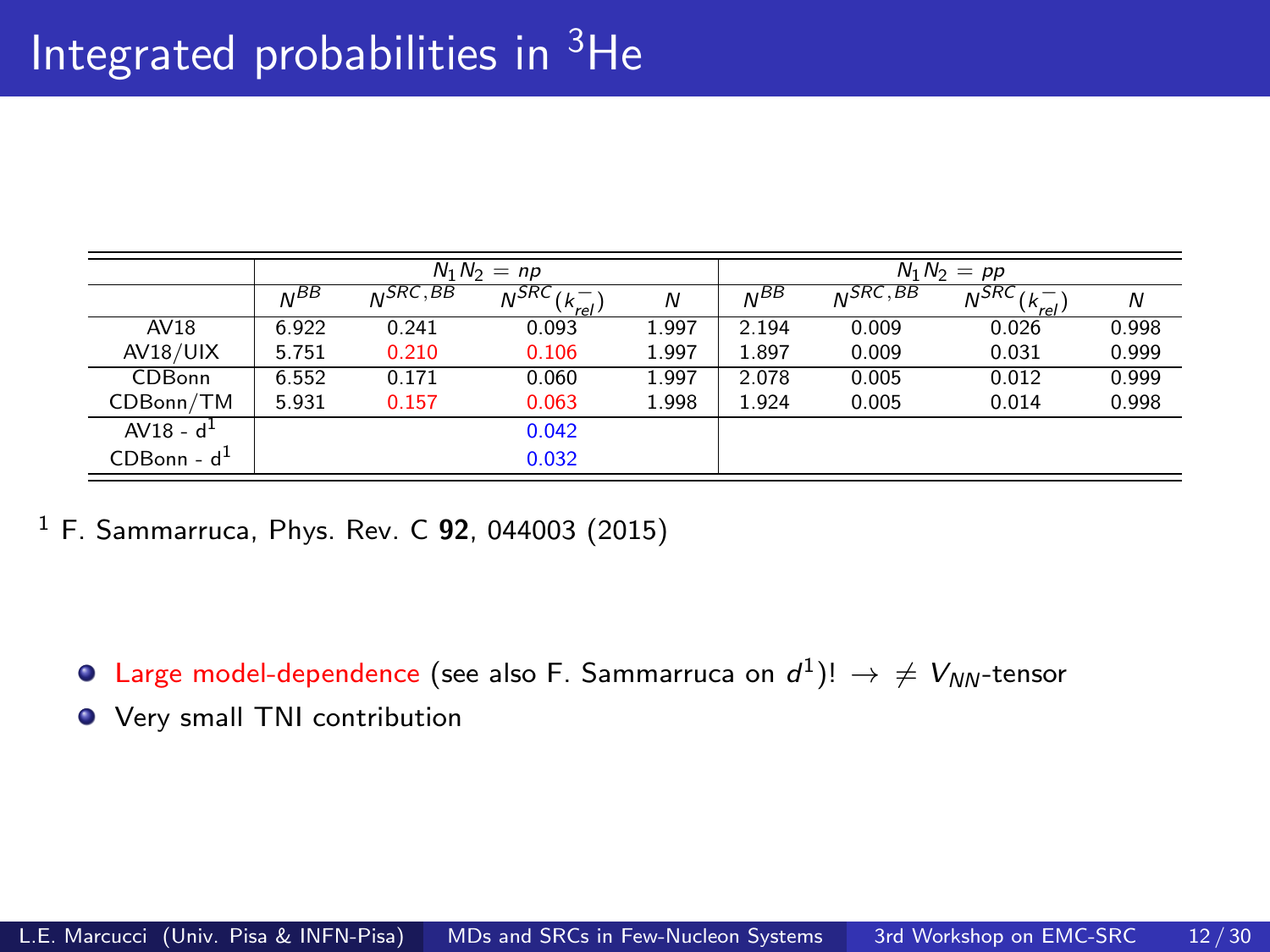## Two-N MDs in He: chiral potentials (1)

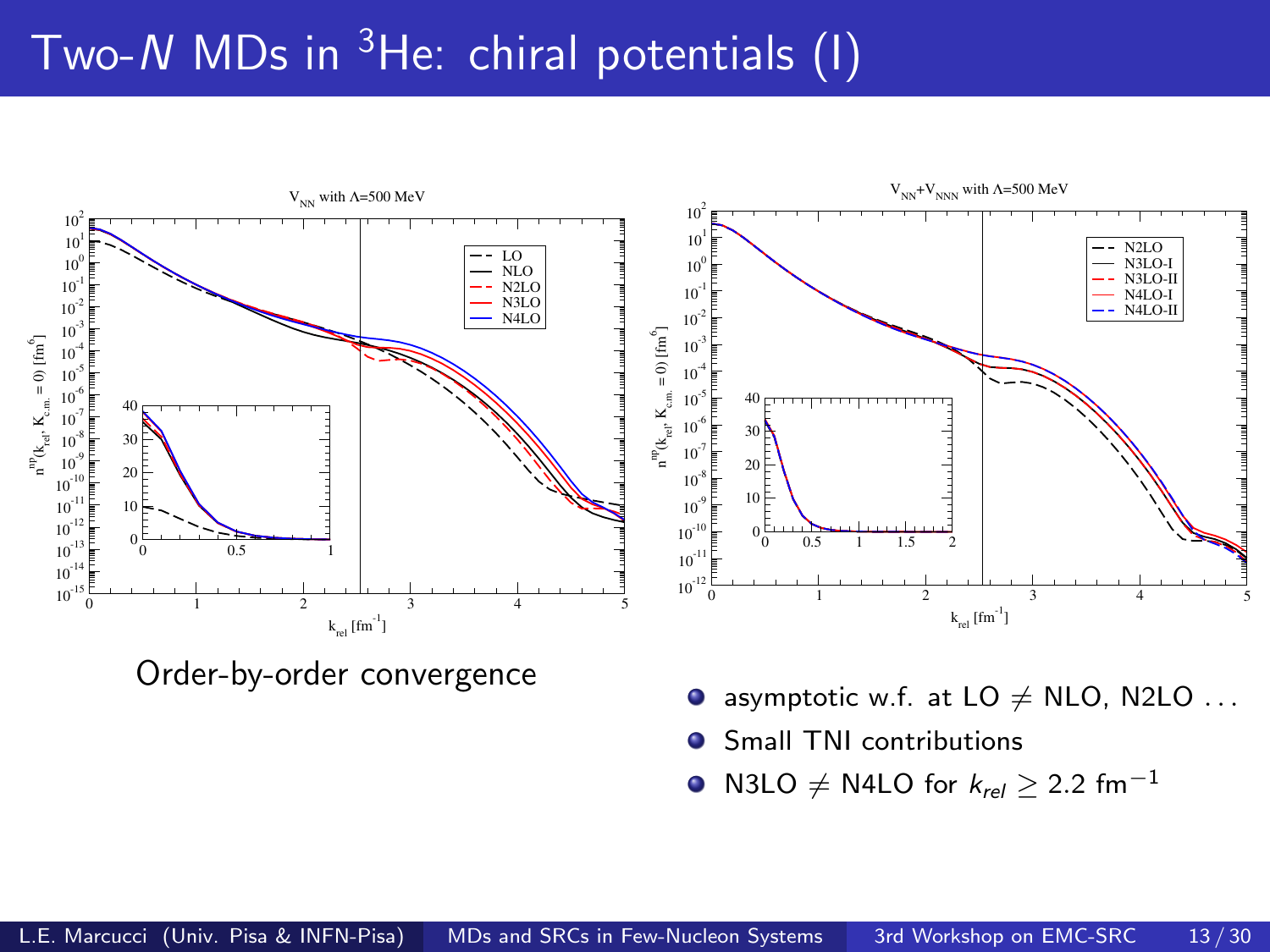### Two-N MDs in  $3$ He: chiral potentials (II)

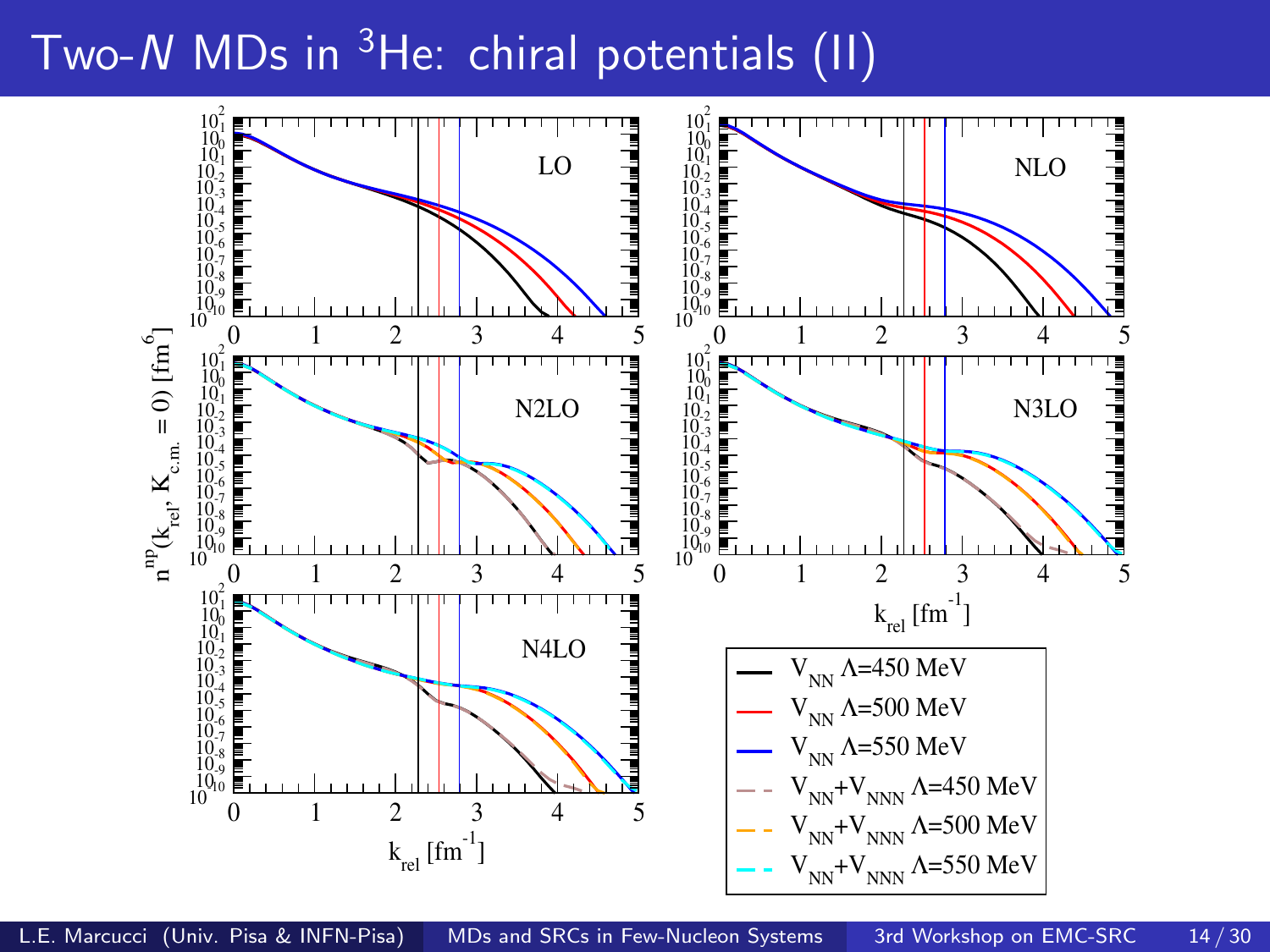### Two-N MDs in  $3$ He: chiral potentials (III)

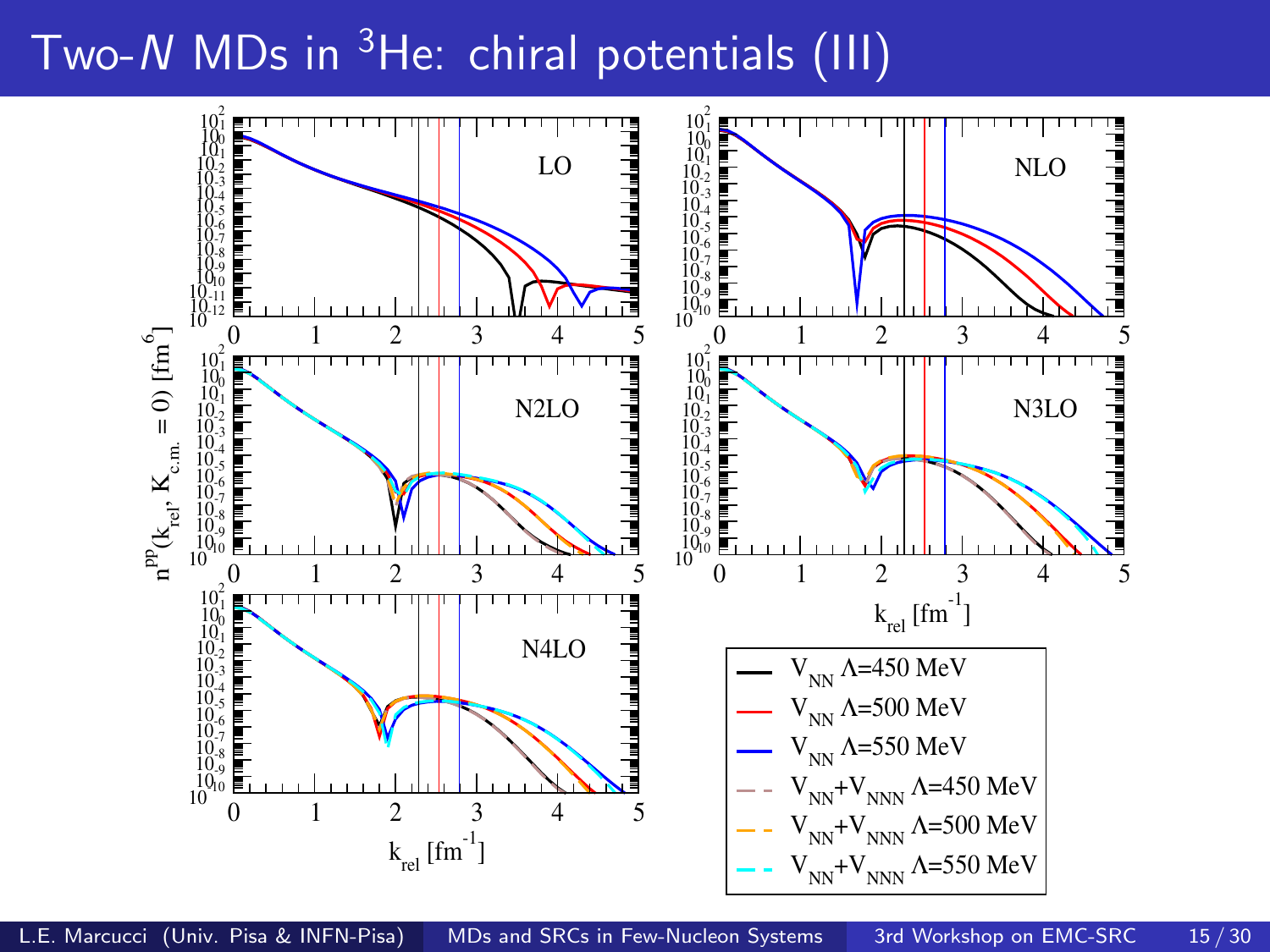### Two-N MDs in  ${}^{3}$ He: chiral potentials (IV)

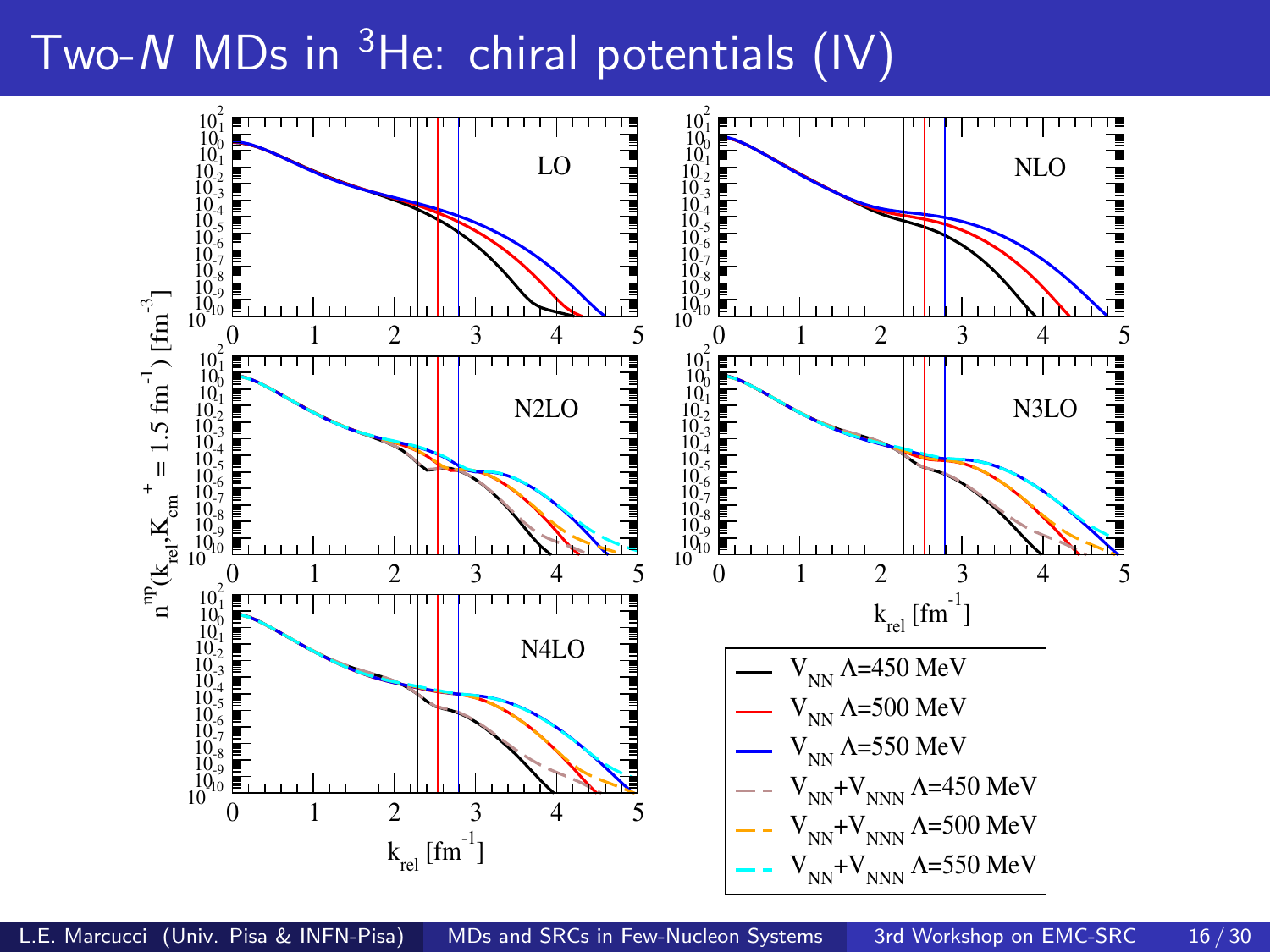### Two-N MDs in  $3$ He: chiral potentials  $(V)$

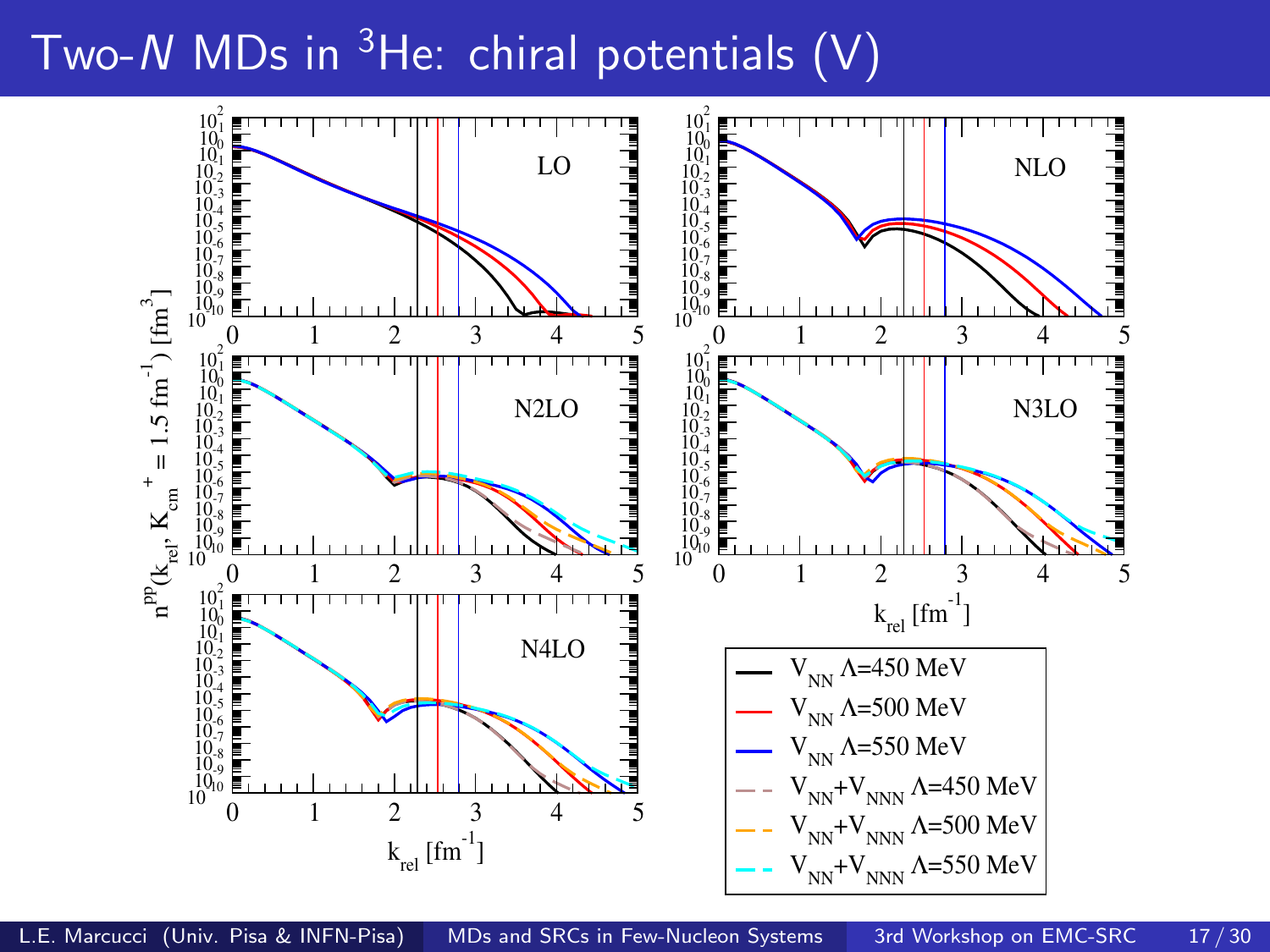- cutoff-dependence only for  $k_{rel} > 2.2 2.5$  fm<sup>-1</sup>
- O TNI contribution visible only for  $k_{rel} \geq 3.0 3.5$  fm<sup>-1</sup>

### Integrated probabilities in <sup>3</sup>He  $(N_{np}^{SRC})$

$$
N_{np}^{SRC}(k_{rel}^-) = 4\pi \int_{k_{rel}^-}^{\infty} n^{np}(k_{rel}) k_{rel}^2 dk_{rel} \text{ with } k_{rel}^- = 1.5 \,\text{fm}^{-1}
$$

|                   |                     |                     |                     | deuteron            |
|-------------------|---------------------|---------------------|---------------------|---------------------|
|                   | $\Lambda = 450$ MeV | $\Lambda = 500$ MeV | $\Lambda = 550$ MeV | $\Lambda = 500$ MeV |
| LO                | 0.089               | 0.112               | 0.126               | 0.046               |
| <b>NLO</b>        | 0.016               | 0.024               | 0.037               | 0.015               |
| N <sub>2</sub> LO | 0.029               | 0.038               | 0.045               | 0.026               |
| N2LO/N2LO         | 0.030               | 0.040               | 0.050               |                     |
| N <sub>3</sub> LO | 0.039               | 0.039               | 0.044               | 0.024               |
| N3LO/N2LO         | 0.042               | 0.043               | 0.050               |                     |
| N <sub>4</sub> LO | 0.038               | 0.042               | 0.047               | 0.024               |
| N4LO/N2LO         | 0.040               | 0.045               | 0.051               |                     |

CDBonn/TM  $\Rightarrow$  0.063 (no TNI: 0.060)

AV18/UIX  $⇒ 0.106$  (no TNI: 0.093)

 $\Rightarrow$  small  $\Lambda$ -dependence  $\Rightarrow$  small contributions from  $k_{\mathsf{rel}} \geq 2.2$  fm $^{-1}$  region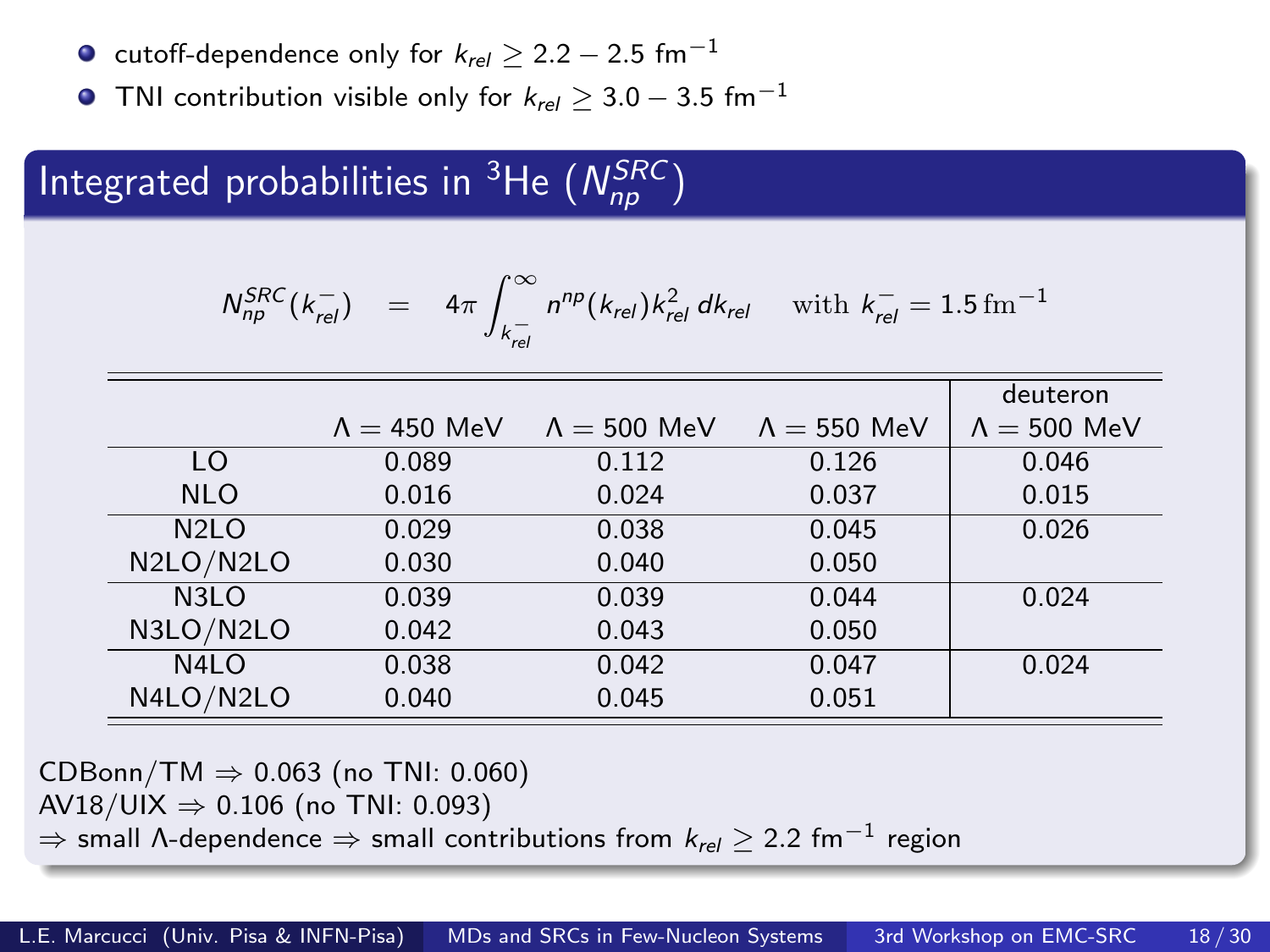### Two-N BB MDs in He with NV potentials

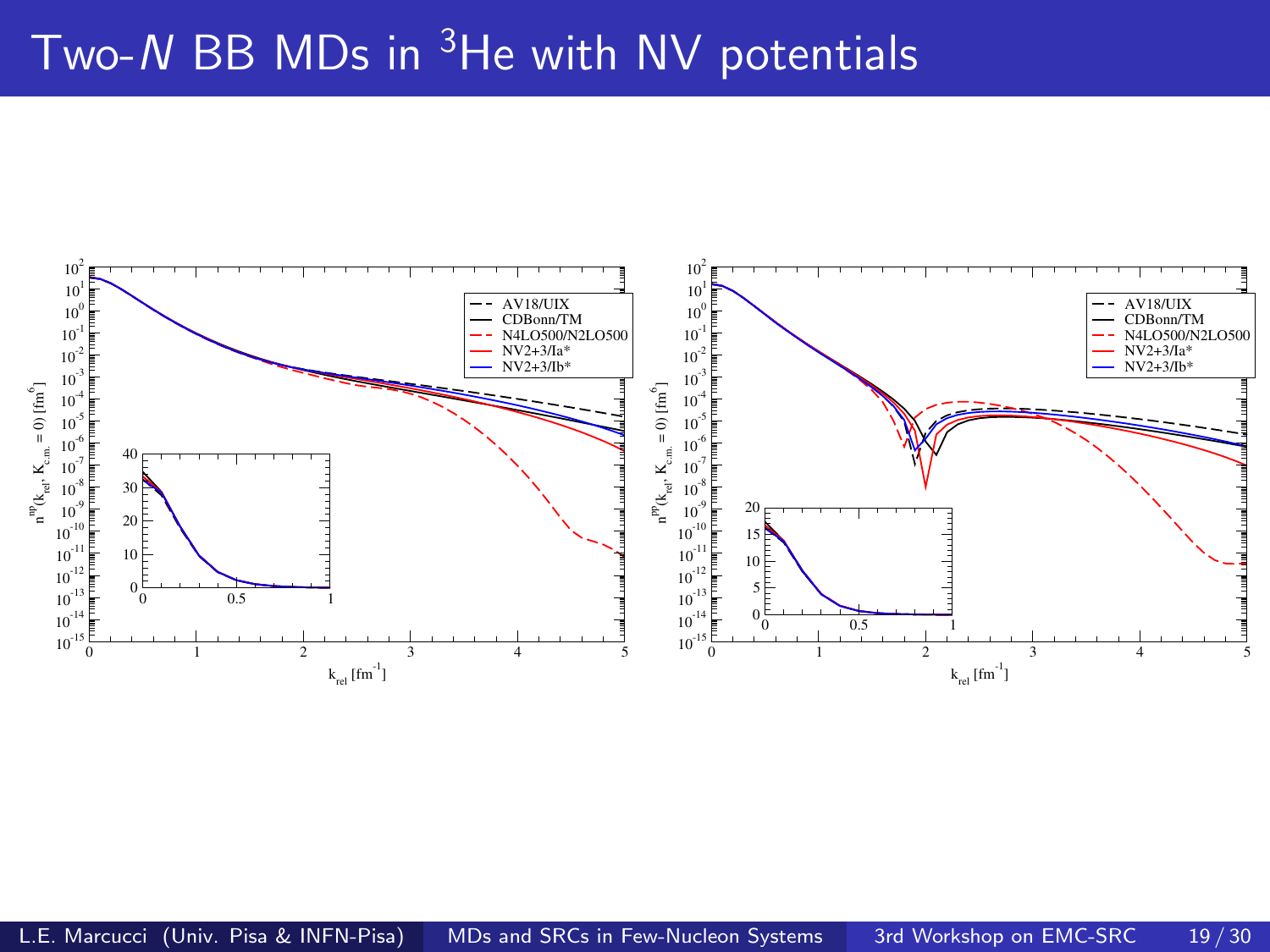#### Integrated probabilities with NV potentials

$$
\text{SRCs} - \text{BB} \left( N_{N_1 N_2}^{SRC, BB} \right)
$$

$$
N_{N_1N_2}^{SRC,BB} = 4\pi \int_{k_{rel}^-}^{\infty} n^{N_1N_2}(k_{rel}, K_{c.m.} = 0) k_{rel}^2 dk_{rel}
$$

|                 | $N_{np}^{SRC,\overline{BB}}$ | $\mathcal{N}^{\widetilde{SRC},\overline{BB}}_{pp}$ |
|-----------------|------------------------------|----------------------------------------------------|
| AV18/UIX        | 0.210                        | 0.009                                              |
| CDBonn/TM       | 0.157                        | 0.005                                              |
| N4LO500/N2LO500 | 0.113                        | 0.006                                              |
| $NV2+3/1a*$     | 0.167                        | 0.004                                              |
| $NV2+3/lb*$     | 0.185                        | 0.005                                              |

 $\Rightarrow$  again significant model-dependence for  $\mathcal{N}^{SRC,BB}_{np}$   $(\mathcal{N}^{SRC,BB}_{pp}$  very small)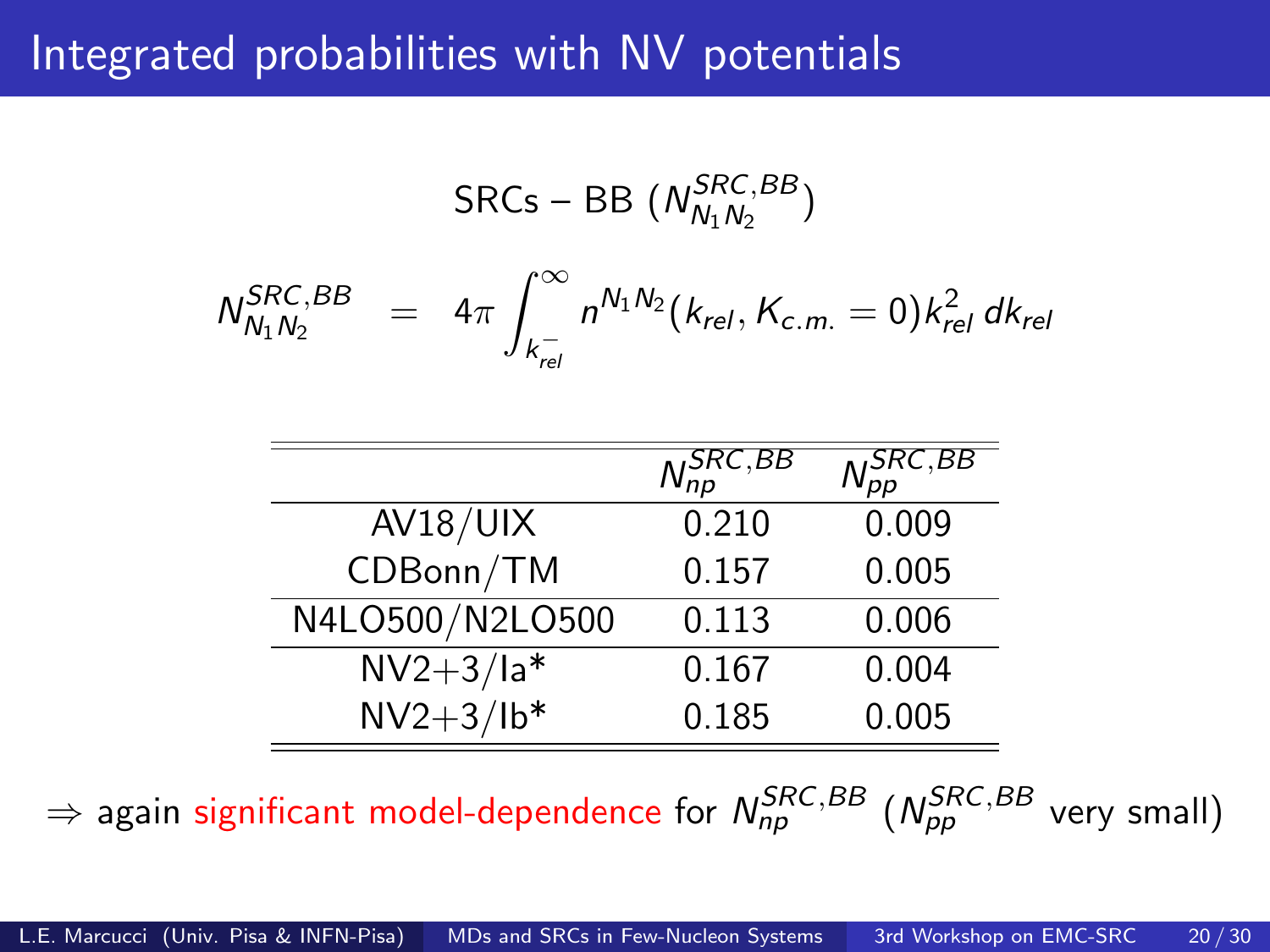# Spin-isospin projected MD: <sup>3</sup>He

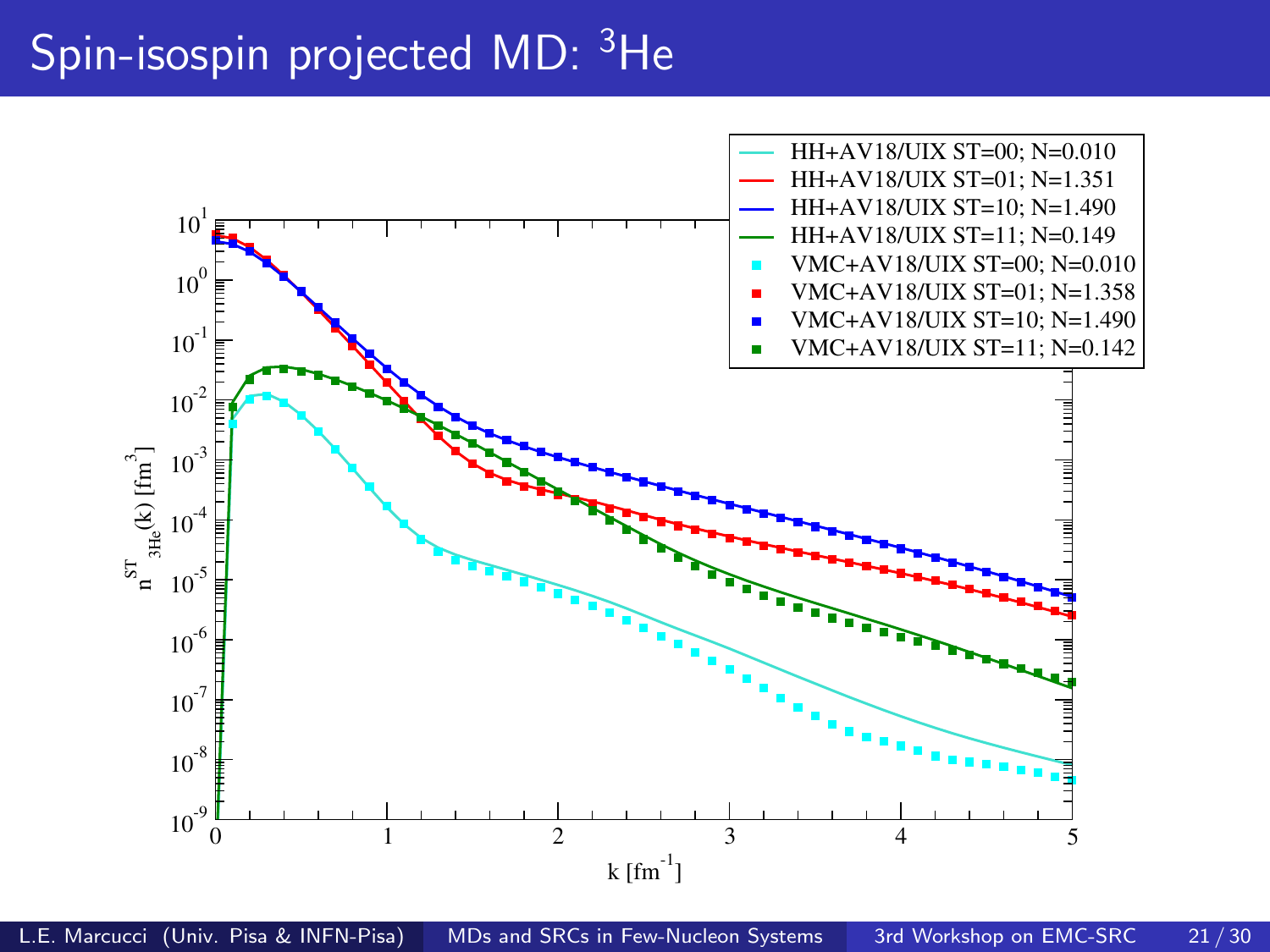# Spin-isospin projected MD: <sup>3</sup>H

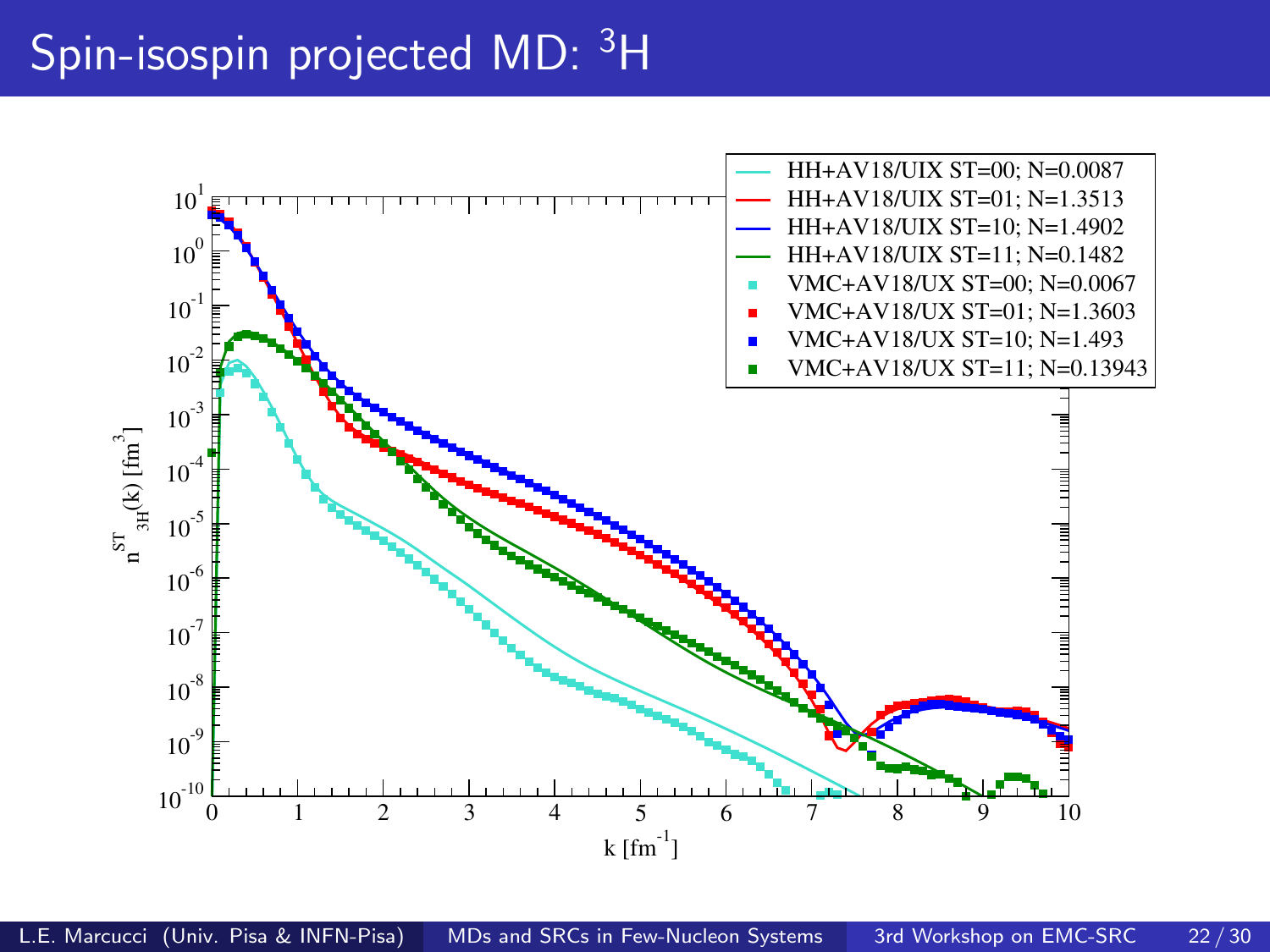# Nuclear contacts in GCF: <sup>3</sup>He (limn→∞VERY<sup>n</sup> PRELIMINARY RESULTS)

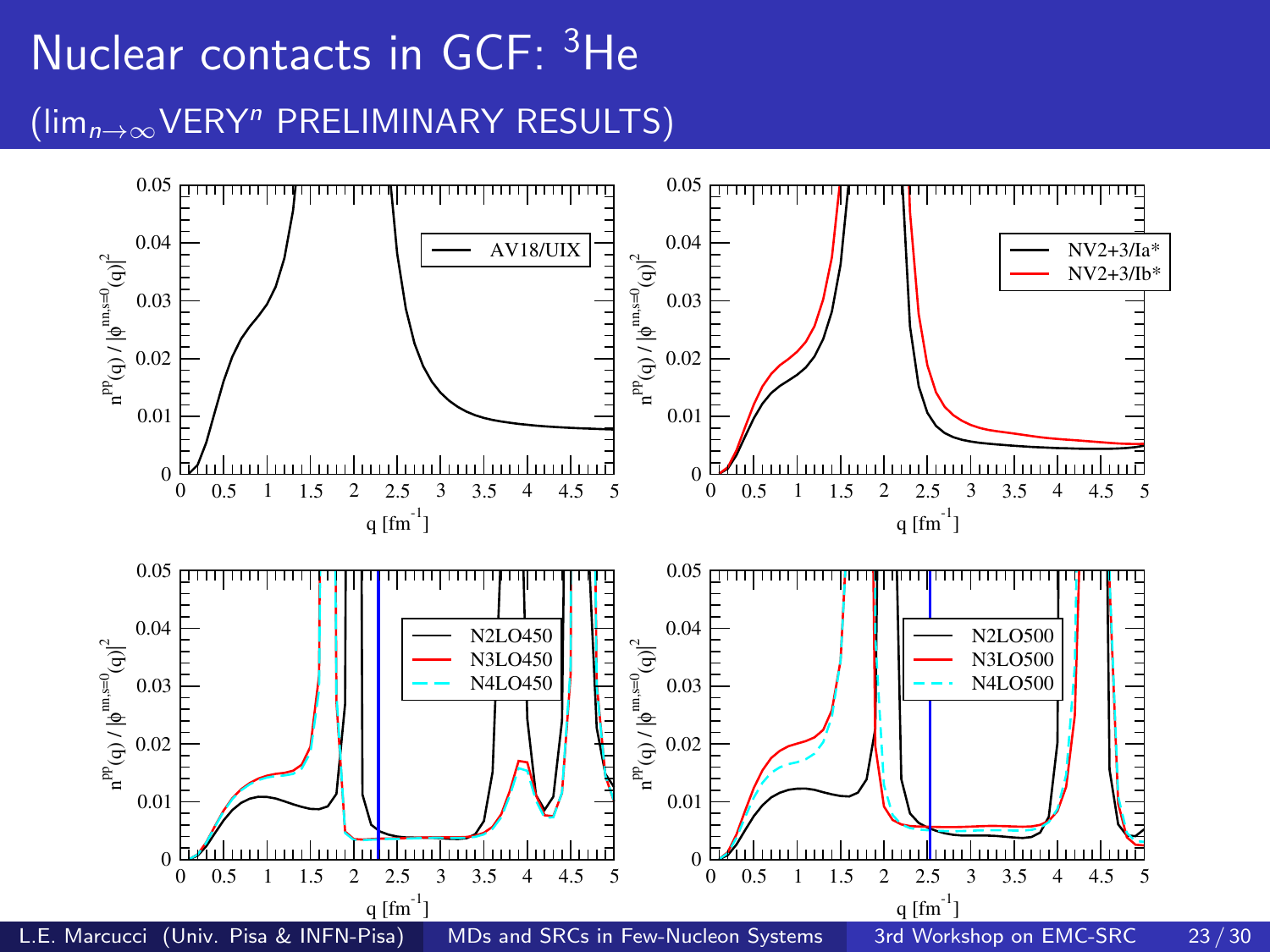# Nuclear contacts in GCF: <sup>3</sup>H (limn→∞VERY<sup>n</sup> PRELIMINARY RESULTS)

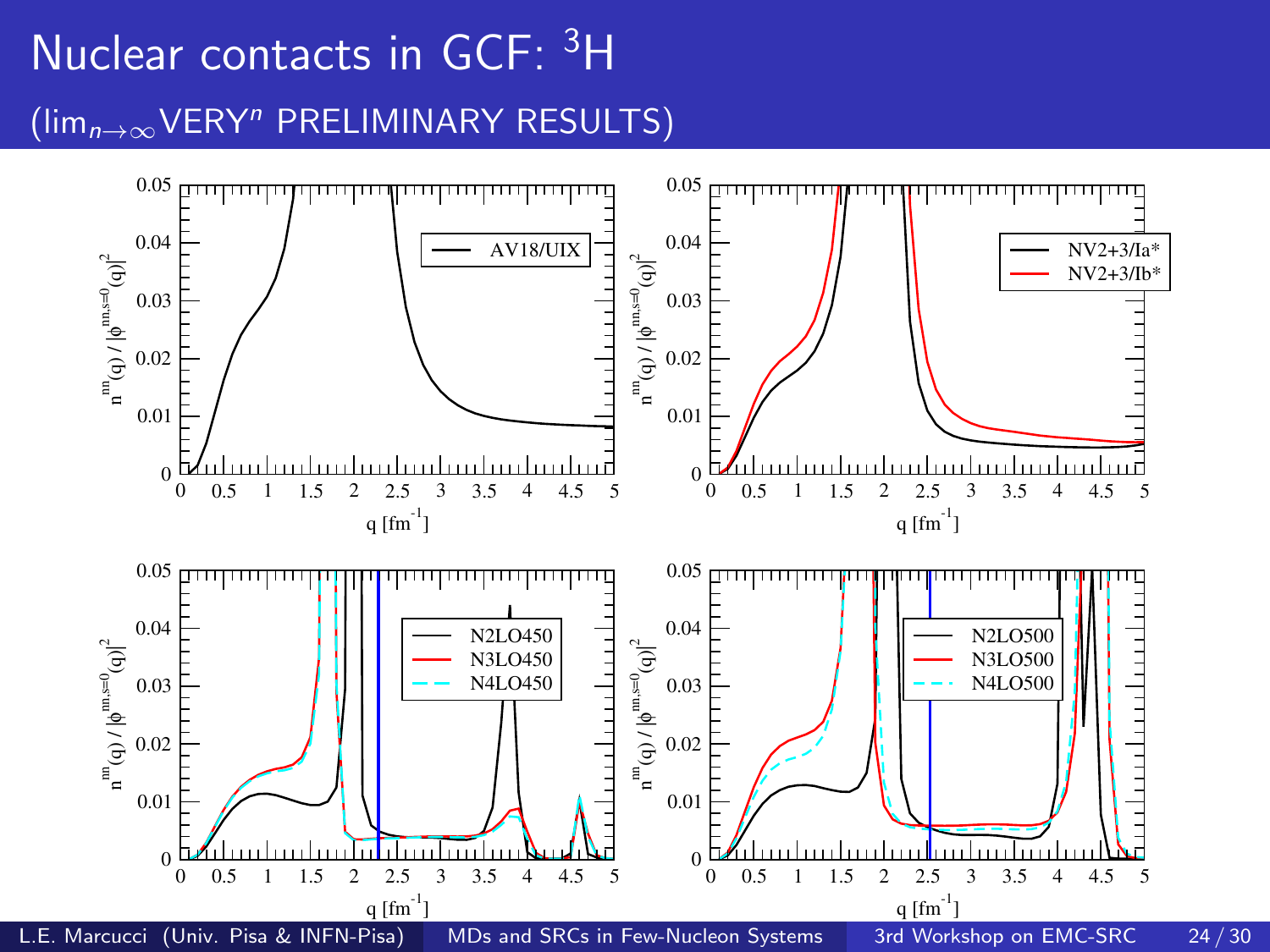#### Nuclear contacts in GCF:  $\mathcal{C}^{pp,s=0}_{^3\text{He}}$  and  $C$  $nn,s=0$ <sup>3</sup>H

lim<sub>n→∞</sub>VERY<sup>n</sup> PRELIMINARY **ESTIMATES** 

| Model           | $\overline{C_{^3\rm He}^{pp,s=0}}$ | Ref.[1]   | $\sqrt{nn, s=0}$<br>3H | Ref.[1]   |
|-----------------|------------------------------------|-----------|------------------------|-----------|
| AV18/UIX        | 0.591                              | 0.590(70) | 0.620                  | 0.570(58) |
| $NV2+3/1a*$     | 0.307                              | 0.336(34) | 0.317                  |           |
| $NV2+3/lb*$     | 0.353                              |           | 0.400                  |           |
| N2LO450/N2LO450 | 0.254                              |           | 0.247                  |           |
| N2LO500/N2LO500 | 0.277                              |           | 0.284                  |           |
| N2LO550/N2LO550 | 0.304                              |           | 0.310                  |           |
| N3LO450/N2LO450 | 0.250                              |           | 0.257                  |           |
| N3LO500/N2LO500 | 0.380                              |           | 0.400                  |           |
| N3LO550/N2LO550 | 0.367                              |           | 0.387                  |           |
| N4LO450/N2LO450 | 0.243                              |           | 0.243                  |           |
| N4LO500/N2LO500 | 0.337                              |           | 0.363                  |           |
| N4LO550/N2LO550 | 0.330                              |           | 0.353                  |           |

Ref.[1]: R. Cruz-Torres et al., Nature Physics 17, 306 (2021)

- $\bullet$  reasonable agreement with Ref.[1]
- $\bullet$  differences between AV18/UIX ( $\sim$  0.6) and chiral potentials ( $\sim$  0.3 − 0.4)
- $\bullet$  chiral local and non-local potentials  $\rightarrow$  similar results
- similar values for  $\mathcal{C}_{^3\text{He}}^{pp,s=0}$  and  $\mathcal{C}_{^3\text{H}}^{nn,s=0}$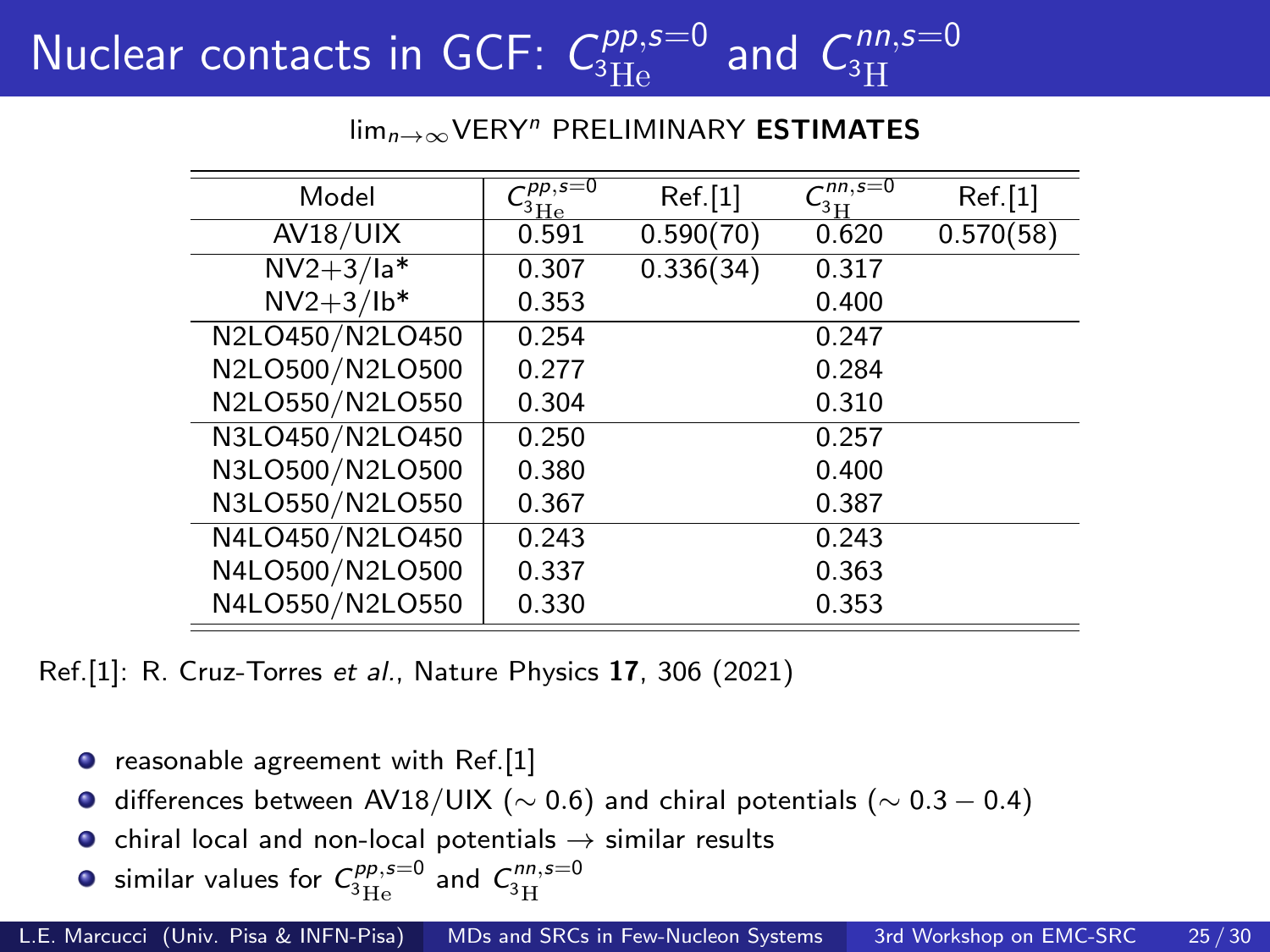### Conclusions and outlook

#### **Conclusions**

- $\bullet$  theoretical approach to calculate  $A = 3 \text{ MD}$  and SRC with essentially any potential
- results for a wide variety of  $A = 3$  MD and SRC
- first <code>PRELIMINARY</code> steps to study  $\mathcal{C}^{NN,\alpha}_{A=3}$   $(\mathcal{C}^{pp/nn,s=0}_{A=3})$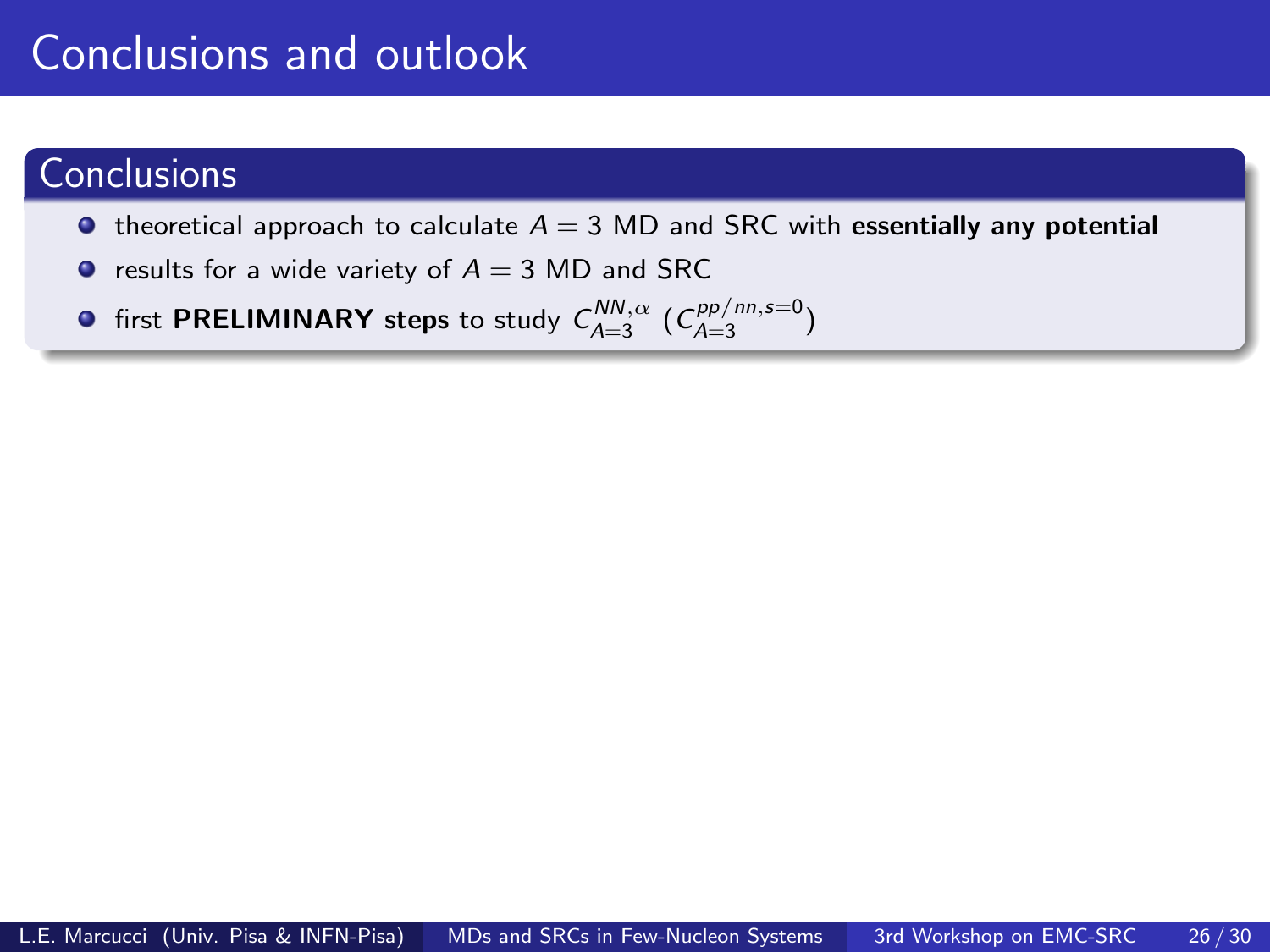### Conclusions and outlook

#### **Conclusions**

- $\bullet$  theoretical approach to calculate  $A = 3$  MD and SRC with essentially any potential
- results for a wide variety of  $A = 3$  MD and SRC
- first <code>PRELIMINARY</code> steps to study  $\mathcal{C}^{NN,\alpha}_{A=3}$   $(\mathcal{C}^{pp/nn,s=0}_{A=3})$

#### Short-term outlook

- complete the calculation of  $\mathcal{C}^{NN,\alpha}_{A=3}$ 
	- use other potentials (local chiral interactions)
	- calculation of **other contacts**  $(C_{A=3}^{np,s=0}, C_{A=3}^{np,s=1})$
	- calculation of  $\rho(r)$  and  $\textit{C}_{A=3}^{\textit{NN},\alpha}$  extracted from  $r$ -space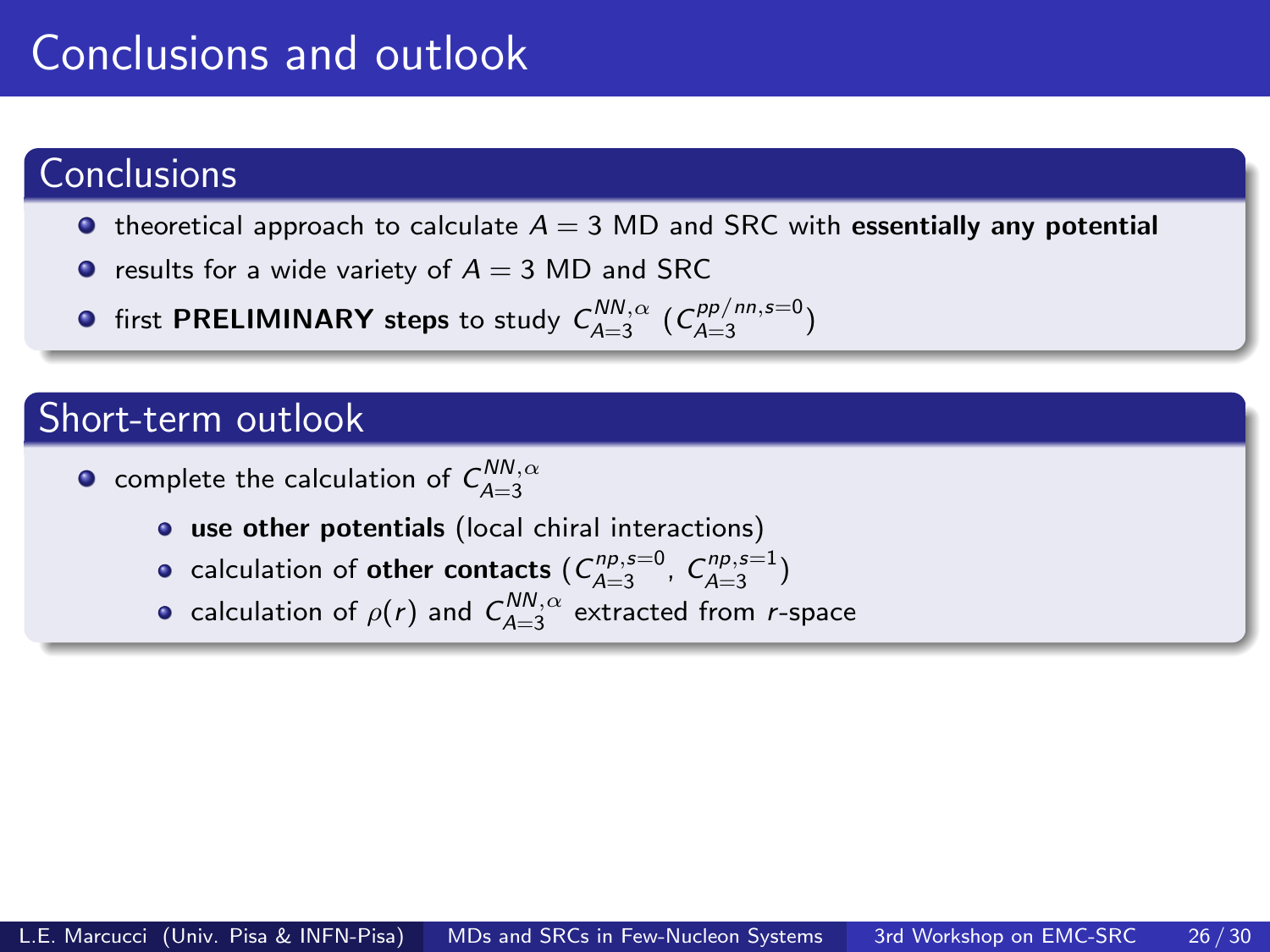### Conclusions and outlook

#### **Conclusions**

- $\bullet$  theoretical approach to calculate  $A = 3$  MD and SRC with essentially any potential
- results for a wide variety of  $A = 3$  MD and SRC
- first <code>PRELIMINARY</code> steps to study  $\mathcal{C}^{NN,\alpha}_{A=3}$   $(\mathcal{C}^{pp/nn,s=0}_{A=3})$

#### Short-term outlook

- complete the calculation of  $\mathcal{C}^{NN,\alpha}_{A=3}$ 
	- use other potentials (local chiral interactions)
	- calculation of **other contacts**  $(C_{A=3}^{np,s=0}, C_{A=3}^{np,s=1})$
	- calculation of  $\rho(r)$  and  $\textit{C}_{A=3}^{\textit{NN},\alpha}$  extracted from  $r$ -space

#### Long-term outlook

- **•** repeat the study of MD, SRC, etc. for <sup>4</sup>He
- extend the study to  $A = 6$  nuclei (the HH method  $\rightarrow A = 6$ )
	- A. Gnech et al., Phys. Rev. C 102, 014001 (2020)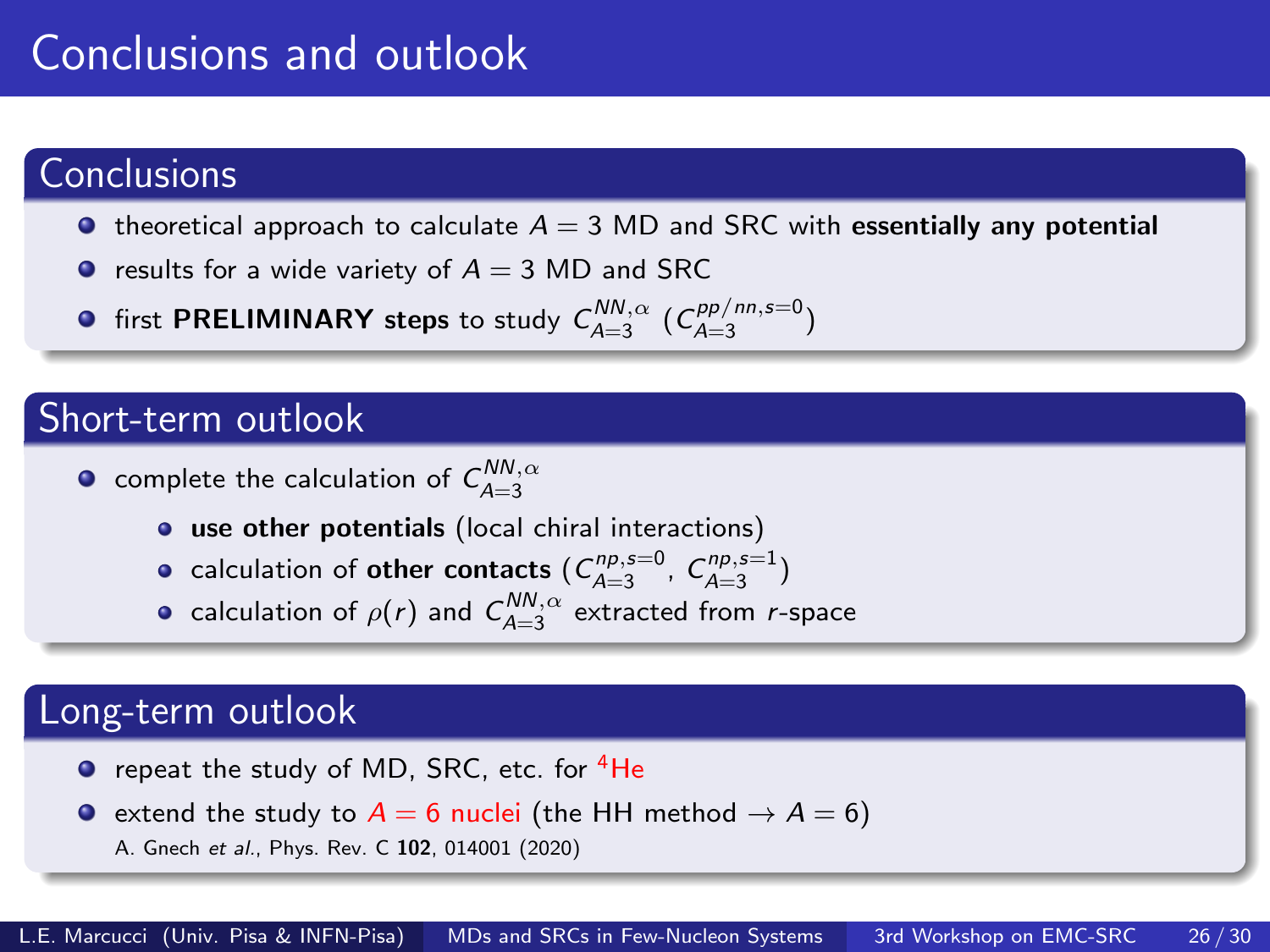#### THANK YOU FOR YOUR ATTENTION!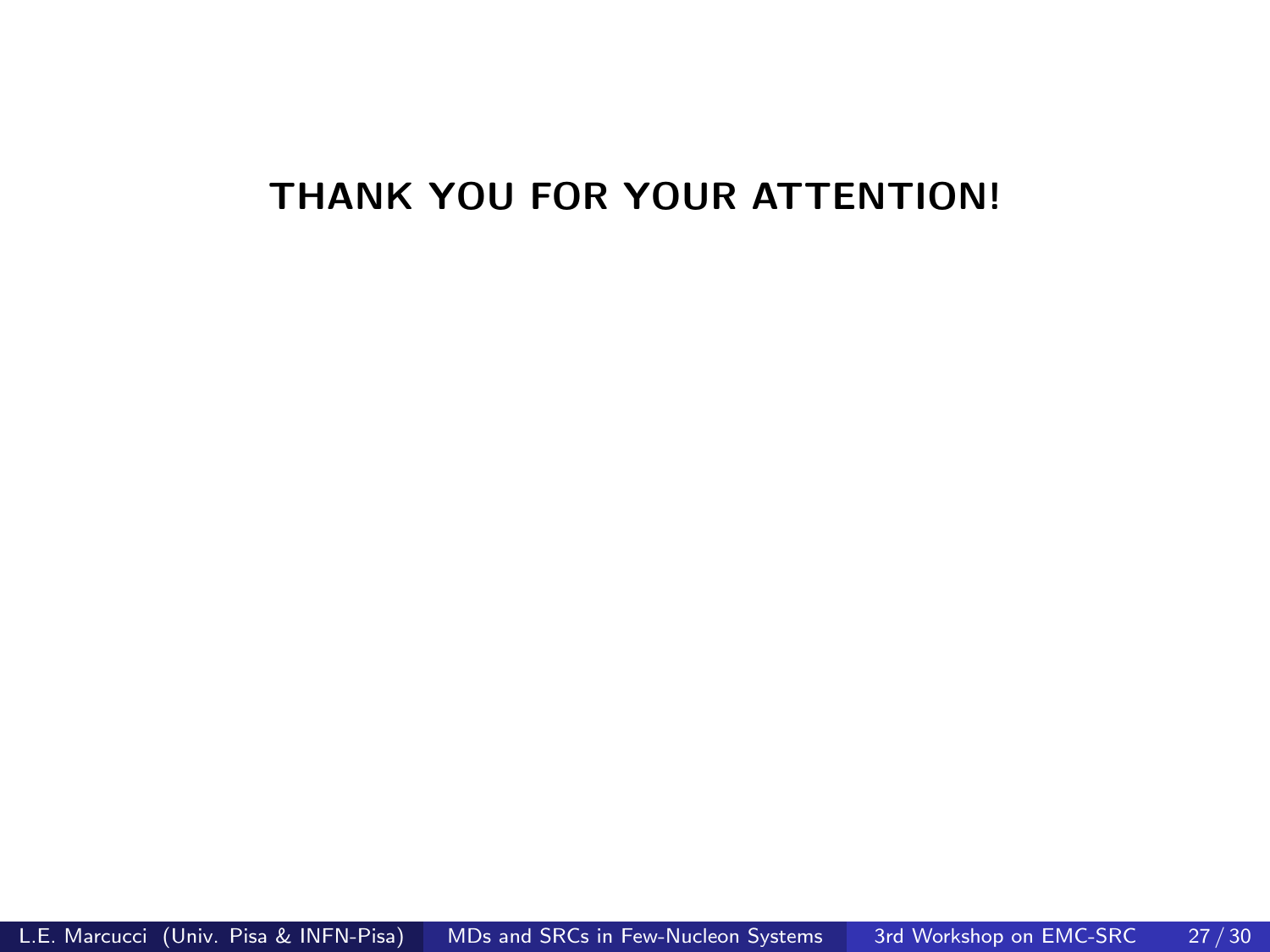#### THANK YOU FOR YOUR ATTENTION!

#### Thanks to my collaborators:

- A. Kievsky, M. Viviani (INFN Pisa)
- L. Girlanda (Univ. of Salento)
- M. Piarulli and S. Pastore (WUSTL)
- R. Schiavilla and A. Gnech (ODU+JLab)
- F. Sammarruca and R. Machleidt (Idaho Univ.)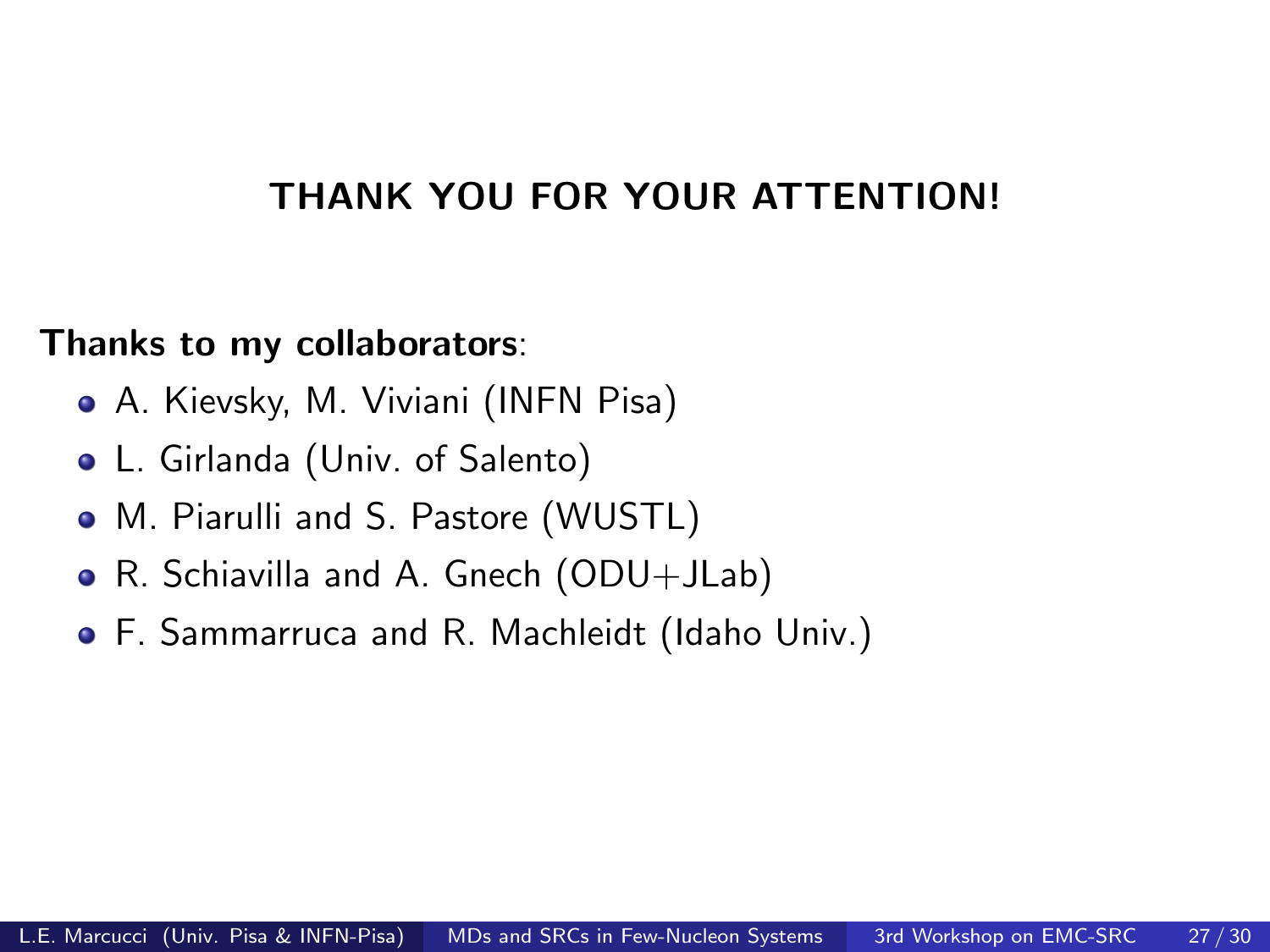#### SPARES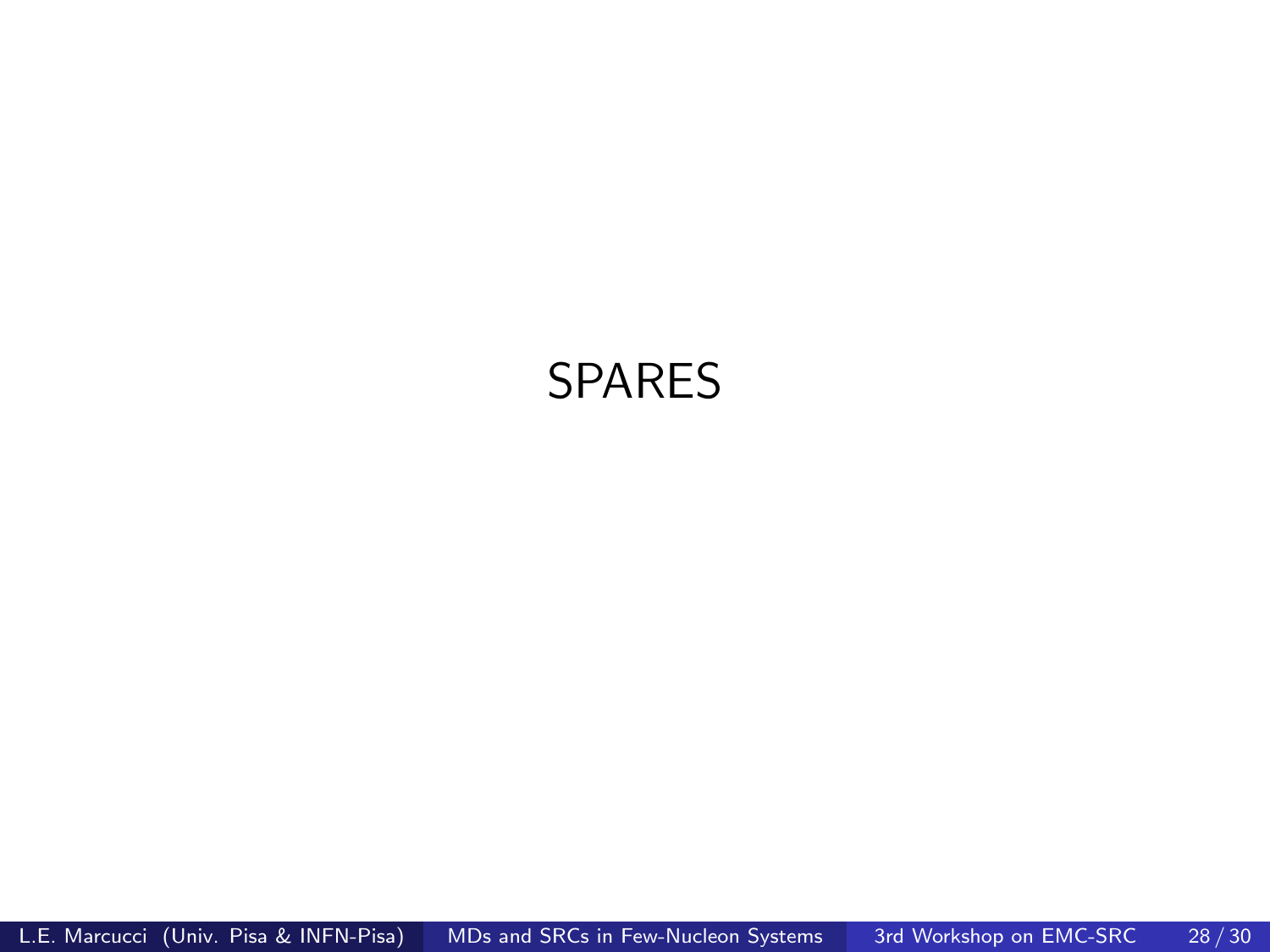$$
\phi_{N_1N_2}^{\alpha}(r) = \phi_C^{\alpha} + \phi_A^{\alpha}
$$
\n
$$
\phi_C^{\alpha} = \sum_{\mu} c_{\mu}^{\alpha} |\phi_{\mu}\rangle; \quad |\phi_{\mu}\rangle = f_m(r)|LSTJ\rangle \quad \mu \equiv \{m, LSTJ\}
$$
\n
$$
\phi_A^{\alpha} = \Omega_{\alpha}^R(r) + \sum_{\beta} R_{\alpha,\beta} \Omega_{\beta}^I(r); \quad \Omega_{\alpha}^{R/I}(r) = F_L/G_L(kr)|LSTJ\rangle
$$
\n
$$
c_{\mu}^{\alpha}, R_{\alpha,\beta} \rightarrow \text{Kohn variational principle}
$$
\n
$$
\phi_{N_1N_2}^{\alpha \equiv lsj}(r) = \int d\hat{r} \phi_{N_1N_2}^{\alpha \equiv lsj}(r) Y_{lm}^*(\hat{r}) = \sum_{m} c_{m,\alpha}^{\alpha} f_m(r) + F_I(kr) + R_{\alpha,\alpha} G_I(kr)
$$
\n
$$
\phi_{N_1N_2}^{\alpha}(k) = 2\pi \int r^2 dr \, d\cos\theta \, \phi_{N_1N_2}^{\alpha}(r) e^{-r^2/c^2} e^{ikr\cos\theta}
$$
\n
$$
c \approx 50 \, \text{fm}
$$